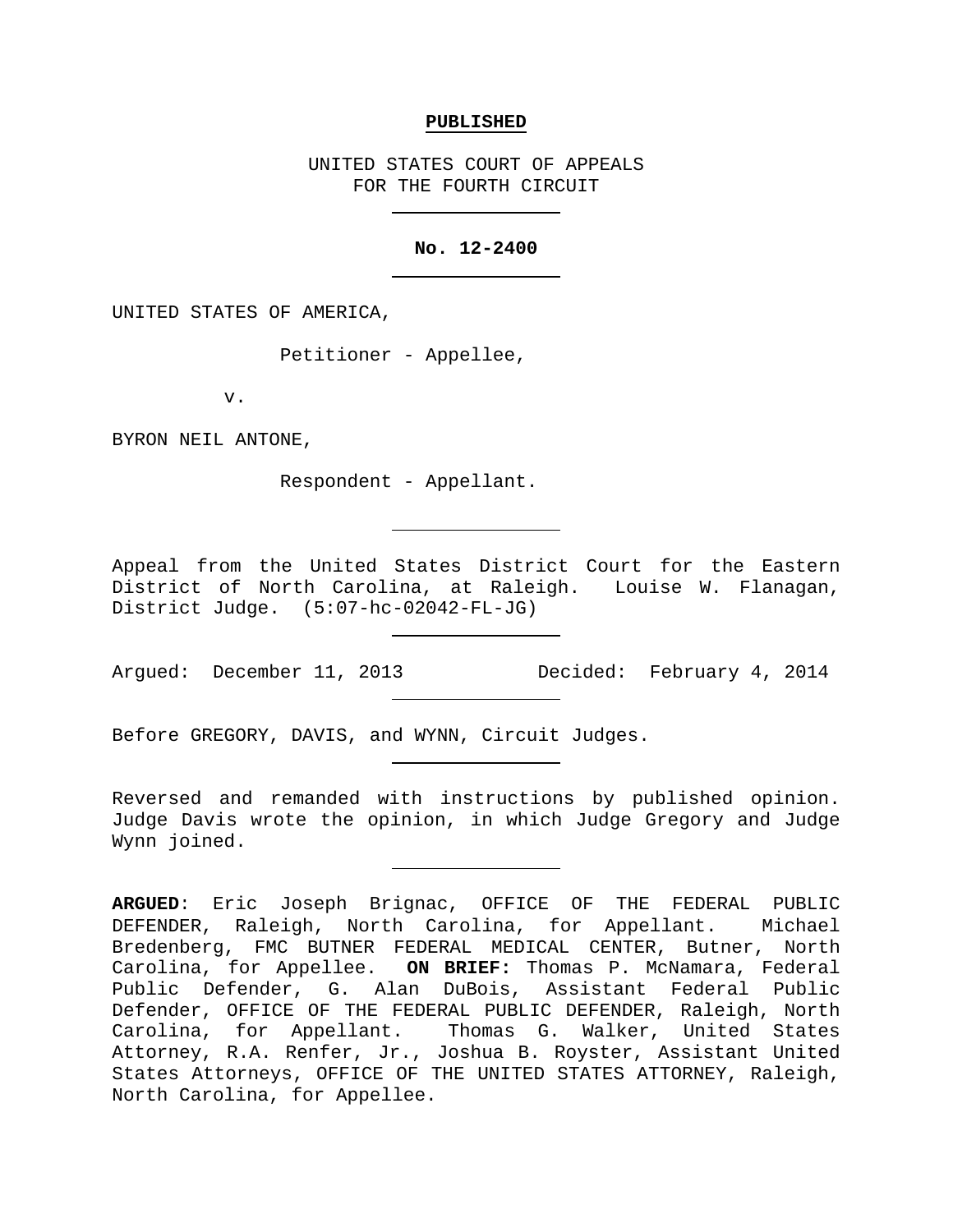DAVIS, Circuit Judge:

Respondent-Appellant Byron Neil Antone appeals the district court's order of his civil commitment under the Adam Walsh Child Protection and Safety Act of 2006 ("the Walsh Act"), codified at 18 U.S.C. §§ 4247-48. Four days before he was to be released from federal prison, an official of the Federal Bureau of Prisons certified Antone as a sexually dangerous person eligible for civil commitment. Upon referral of the ensuing proceedings by the district court, a federal magistrate judge held a threeday evidentiary hearing and thereafter issued a report and recommendation that Antone should not be found to be a sexually dangerous person. The district court adopted the majority of the magistrate judge's factual and credibility determinations, but it ultimately found that the Government had satisfied its burden under the Walsh Act to prove that Antone was a sexually dangerous person, and it committed him to civil custody.

Upon our careful review of the appellate record, we conclude that the district court lacked sufficient evidence to find that Antone met the standard for civil commitment under the Walsh Act. Specifically, the Government did not present clear and convincing evidence that Antone's mental illnesses would cause him to have serious difficulty refraining from sexually violent conduct. Accordingly, we reverse.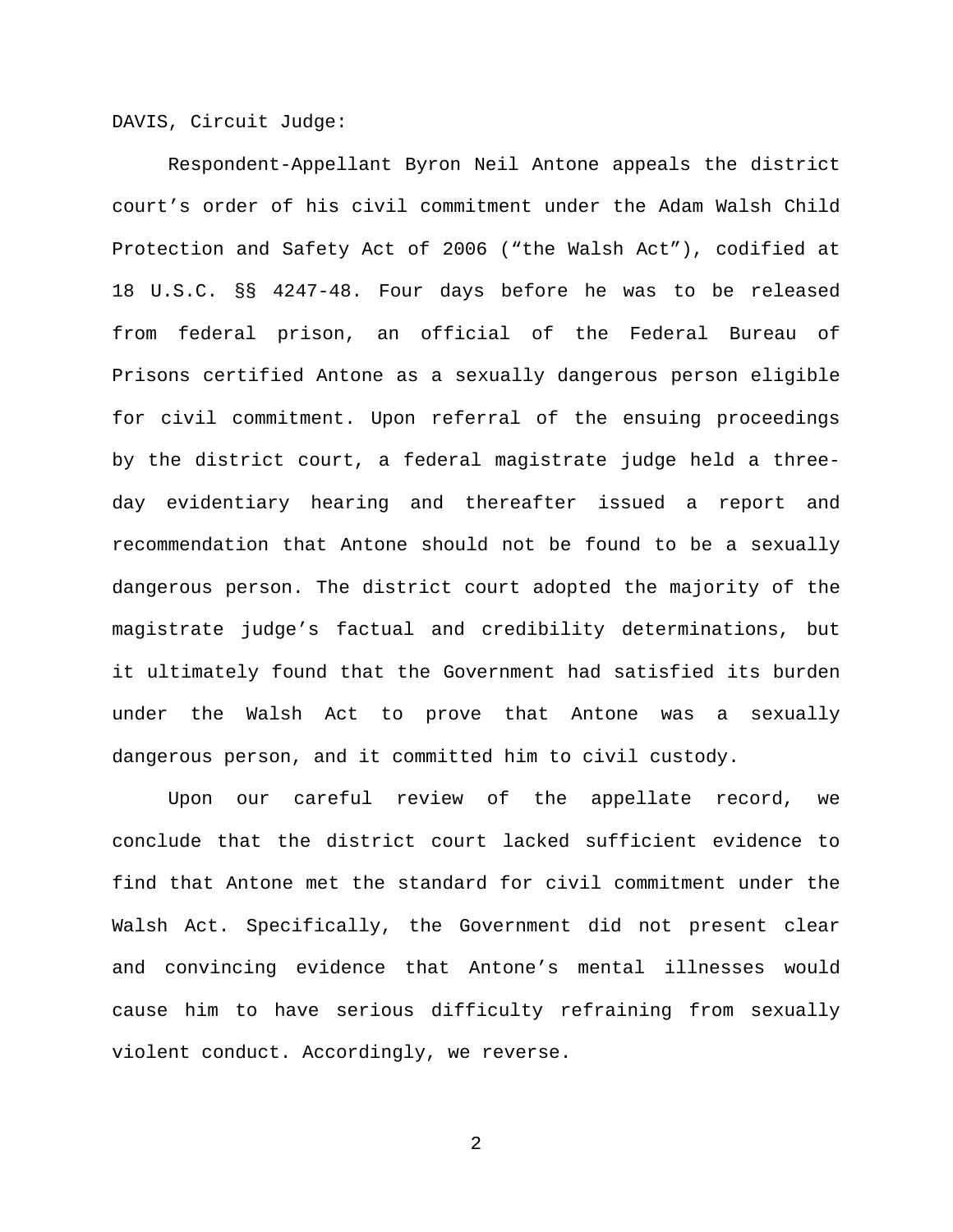I.

A.

Byron Neil Antone, now forty-one years old, was born in and raised on the Tohono O'odham Indian Reservation in south central Arizona.<sup>[1](#page-2-0)</sup> Until age nine or ten, Antone was raised by his mother; after that point, he resided with his grandmother and his godmother.

Antone's mother and grandmother were heavy drinkers and Antone was often neglected and verbally and physically abused as a child. At seven years old, Antone was on several occasions sexually abused by his aunt, who was a teenager at the time. By the time he was fifteen years old, he had had sexual intercourse with at least two adult women, one of whom was twenty-six.

Antone had serious behavioral issues as a child, which led to school expulsions and stints in juvenile detention. He dropped out of high school in ninth grade. He did not maintain steady employment thereafter, although he was employed seasonally as a firefighter with the United States Forestry

<span id="page-2-0"></span> $1$  These facts are a summary of the pertinent factual findings set forth in the magistrate judge's memorandum and recommendation ("M&R"), which was wholly adopted by the district court. To the extent conflicting inferences might be drawn from the magistrate judge's findings, because the Government was the prevailing party before the district court, we construe the evidence presented before the magistrate judge in the light most favorable to, and consistent with, the ultimate determination of the district court, whose order we review.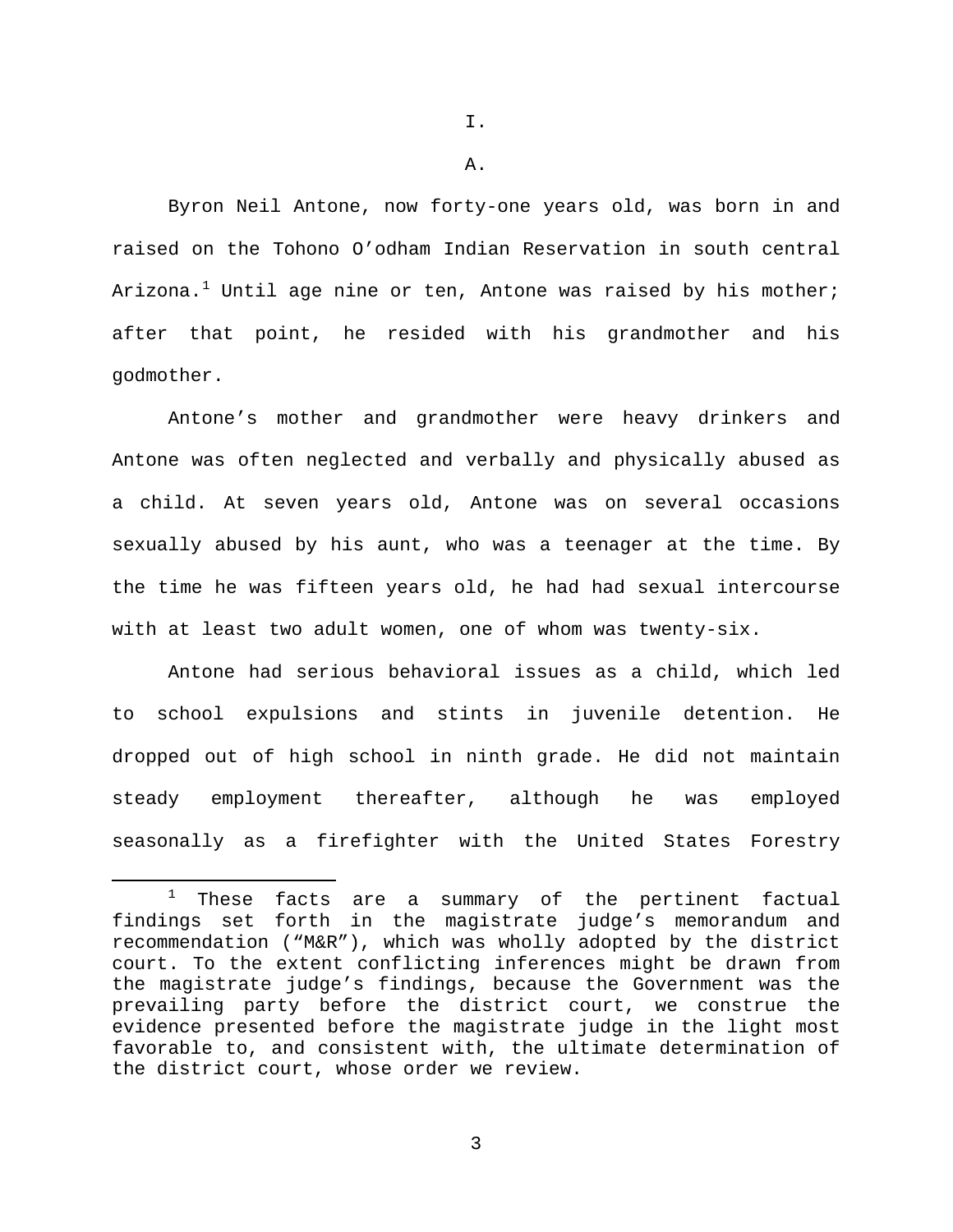Service and had attended specialized training classes in that field.

In 1991, when Antone was nineteen years old, he was arrested and charged with sexual misconduct with a minor, sexual abuse, and contributing to the delinquency of a minor. The arrest related to two sexual acts with a sixteen-year-old who was Antone's girlfriend at the time. The first sexual act was consensual, but the second was forcible rape. Antone pled guilty to the sexual abuse charge in the Judicial Court of the Tohono O'odham Nation ("tribal court") and served about six months in jail.

In 1997, tribal authorities charged Antone with threatening and disorderly conduct. He admitted to rubbing the buttocks of his cousin, then twenty-one years old, while she was sleeping on the couch. He was sentenced to 60 days in tribal jail.

From 1998 to 1999, Antone was charged by tribal authorities for several acts of sexual misconduct, which resulted in a consolidated plea agreement and tribal judgment entered on March 16, 1999. The consolidated tribal judgment related to four victims and spanned incidents from 1992 through 1997:

1) Forcible rape of a fourteen or fifteen-year-old in 1992 or 1993.

2) Touching of the crotch area of an eleven-year-old in 1996.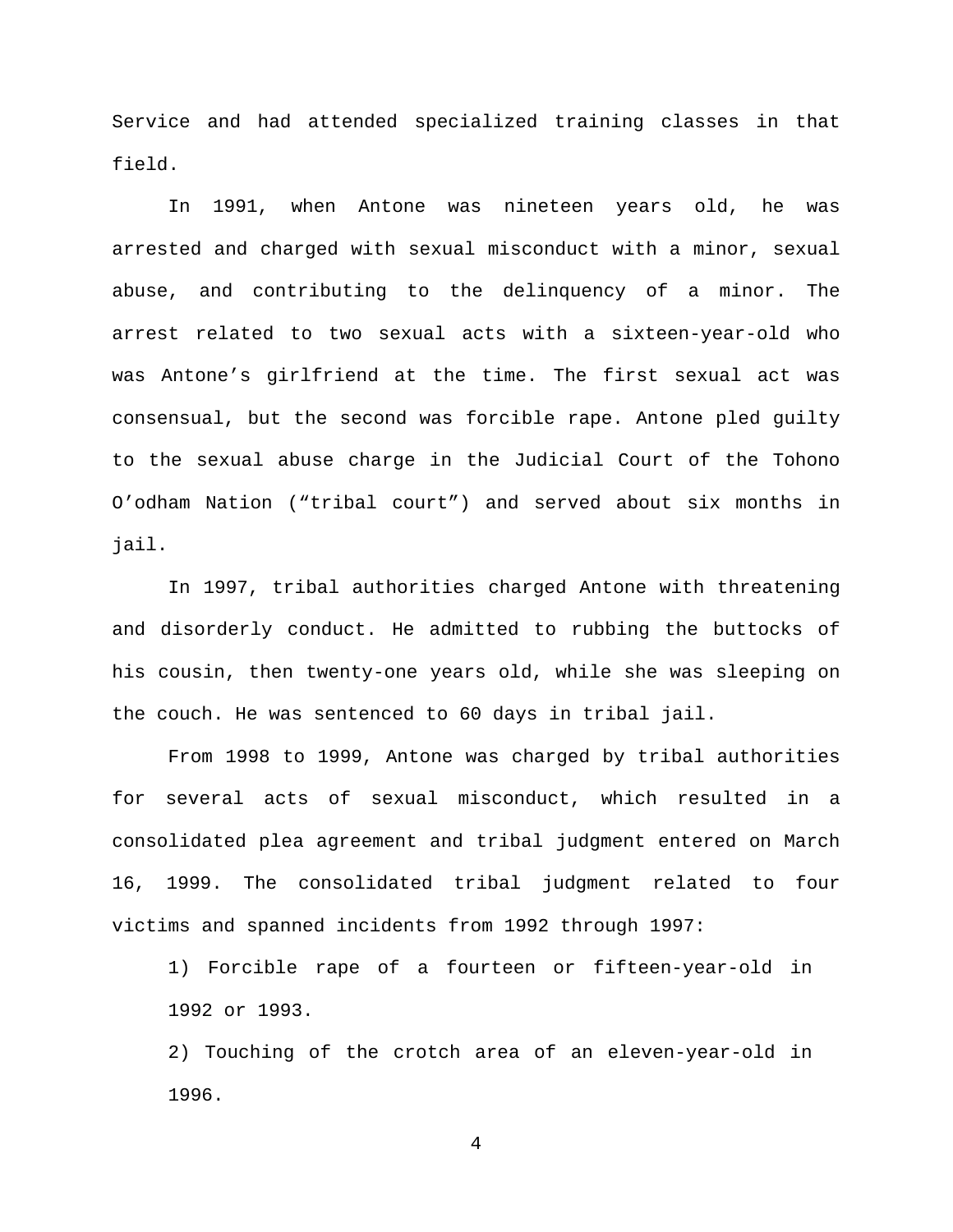3) Sexual assault of C.R., a woman of unknown age, in June 1997. During this incident, Antone tried to force C.R. to have sex with him, and when she refused, he threw her on the bed, held her hands down, touched her breasts, and touched her crotch area. C.R. was able to escape by jumping out of her bedroom window.

4) Forcible rape of R.J., age twenty-five, in November 1997. During this incident, R.J. awoke to find Antone on top of her. He then forced her to have sex for five to fifteen minutes.

Antone pled guilty to charges related to these four incidents in the consolidated plea agreement. He was sentenced to 3,600 days in jail by the tribal court.

Almost all of the incidents described above, and certainly the June and November 1997 incidents, took place when Antone was either intoxicated from alcohol and/or high on cocaine. Indeed, Antone has a serious history of substance abuse. When he was arrested in February 1998, he was drinking 3 to 5 quarts of beer a day on average, and up to 11 quarts on some days. He was also abusing a number of drugs, including marijuana, LSD, and crack cocaine. As a result, Antone has little to no recollection of these incidents.

In November 1999, Antone was sentenced in the United States District Court for the District of Arizona on a sexual assault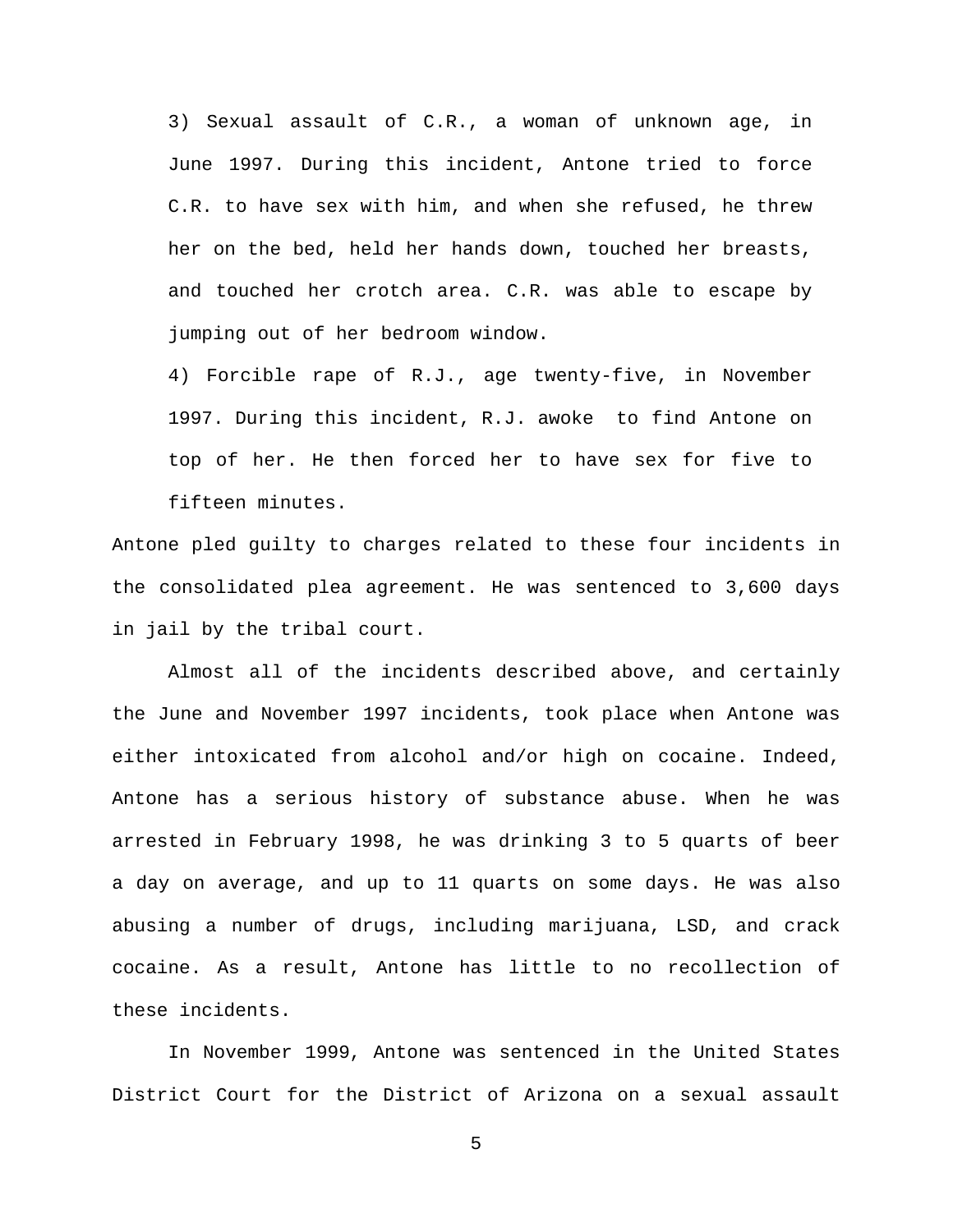charge. The particular charge related to Antone's assault against C.R. in June 1997, which was also a subject of his consolidated tribal judgment. In addition, Antone admitted in the federal plea agreement to sexual misconduct as to all the incidents covered in the tribal court convictions.

According to the testimony of Antone's attorney at the time, which the magistrate judge fully credited, the federal criminal charge was actually initiated by Antone and his attorney. "The reason was to enable [Antone] to be transferred to federal custody and thereby have access to sex offense treatment at FCI-Butner, which [the attorney] believed would be designed specifically for Native Americans." J.A. 845.

The federal district court in Arizona sentenced Antone to 114 months of incarceration, with credit for time served, and 60 months of supervised release. The plea agreement reflected Antone's request to receive sex offender treatment in federal custody, and the district court included a recommendation in its judgment that Antone participate in the residential drug treatment and sex offender treatment programs.

B.

In accordance with the federal judgment and commitment order, Antone was incarcerated in the federal Bureau of Prisons system from November 1999 through February 23, 2007, when the Government initiated the instant proceeding four days before his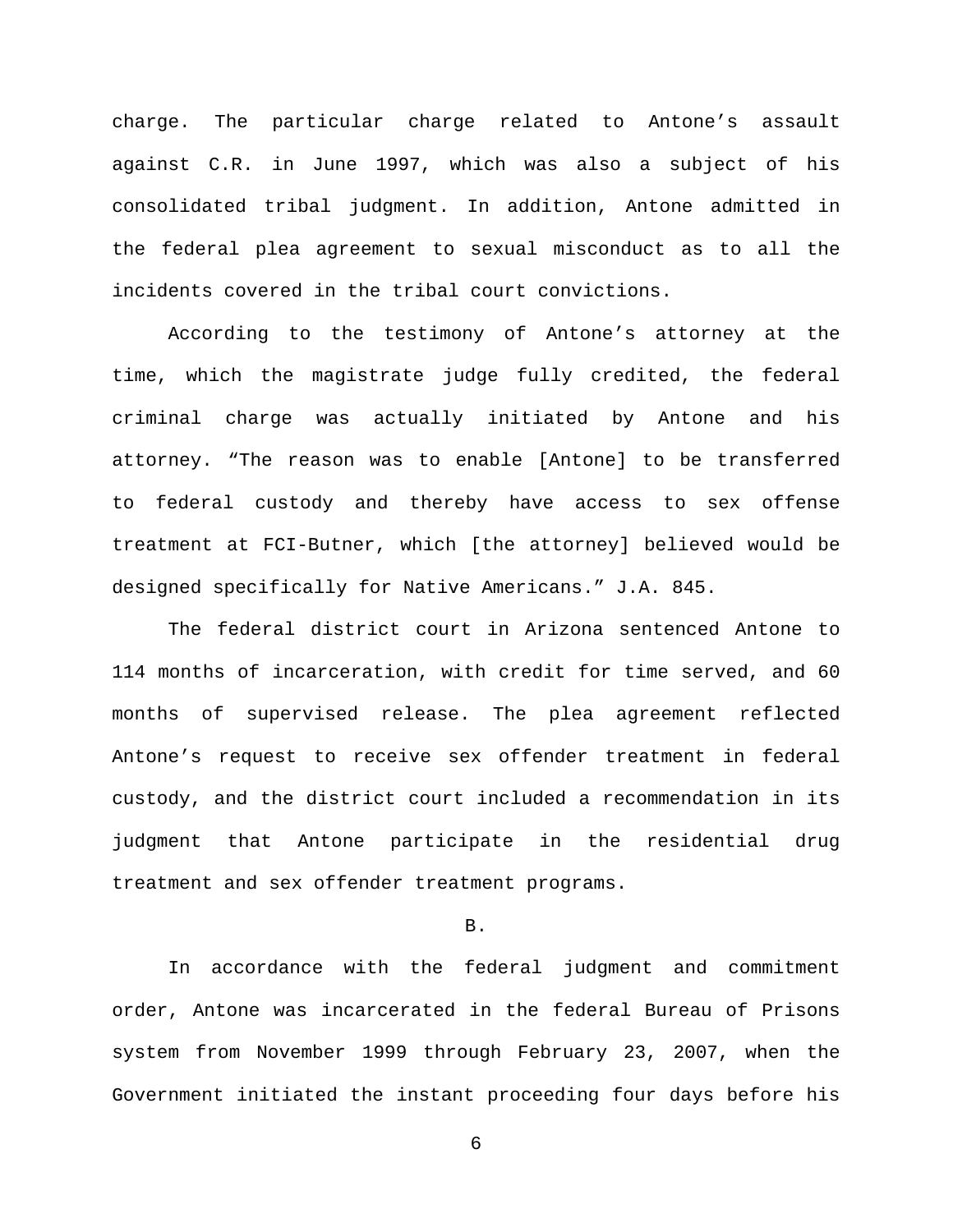expected release. Since then, Antone has resided in FCI-Butner, a medium security correctional institution in North Carolina, awaiting his civil commitment hearing and its resolution. As a result, Antone has been in continuous federal custody for the past fourteen years, or since he was twenty-seven years old.

During the entire period of his federal custody, Antone has not been shown to have consumed alcohol or drugs. Antone's prison record contains no sanctions or nonsanctioned incidents related to alcohol or drugs, and he testified that he has been sober for fourteen years. The Bureau of Prisons regularly administers Breathalyzer tests on inmates in recognition of the fact that it is possible to make and obtain contraband alcohol within the prison. Antone has never tested positive on those tests.

Antone has attended Alcoholics Anonymous and Narcotics Anonymous on his own initiative. He attended meetings during the first year and a half of his prison term and restarted about a year before his commitment hearing. He also completed a Drug Education Program and a non-residential substance abuse program.

Antone's behavioral problems while in prison have been minimal. He has been sanctioned for four incidents, twice for fighting without serious injury and twice for minor rule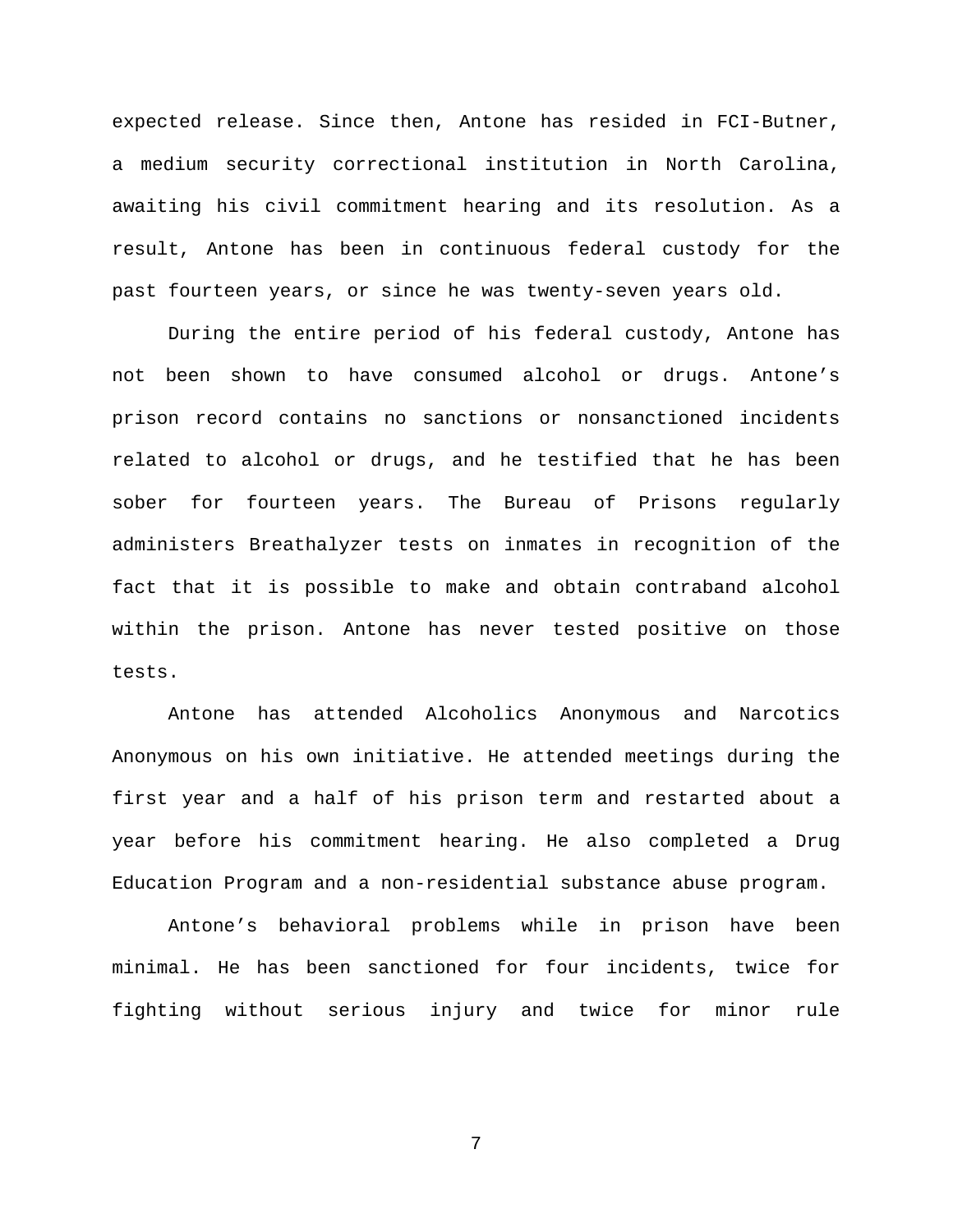violations; the last of these sanctions occurred in [2](#page-7-0)004.<sup>2</sup> He obtained his GED in 2001. In addition, he has maintained employment as an orderly in his housing unit. His work performance therein was characterized as "superior." J.A. 843.

Antone regularly seeks out advice and counseling from his prison's counselors and treatment specialists. In particular, he has asked his counselors how to communicate with his son, with whom he corresponds by mail, and for advice on anger management. Antone has taken classes in art, beading, meditation, and guitar. He teaches other inmates how to play the guitar.

As for sexual conduct, Antone's record indicates that he has "not engaged in sexual misconduct during his extended incarceration." J.A. 882. At the time of the evidentiary hearing, however, he had not attended sex offender therapy or treatment. Antone and his former attorney testified that he had made several requests for treatment at the early side of his incarceration period, but it was apparently not then available to him because "his release date was so far in the future."<sup>[3](#page-7-1)</sup> J.A.

<span id="page-7-0"></span> $2$  The Bureau of Prisons records also refer to three events that did not result in disciplinary sanction. They primarily stem from the attempted delivery of the magazine Maxim to Antone, and the presence in Antone's cell of a number of pictures, cut out from magazines, of scantily-clad adult women.

<span id="page-7-1"></span><sup>&</sup>lt;sup>3</sup> When asked to explain why he had not completed a sex<br>offender treatment program at any point during his offender treatment program at any point during his incarceration, Antone responded, "I don't know why. Some places (Continued)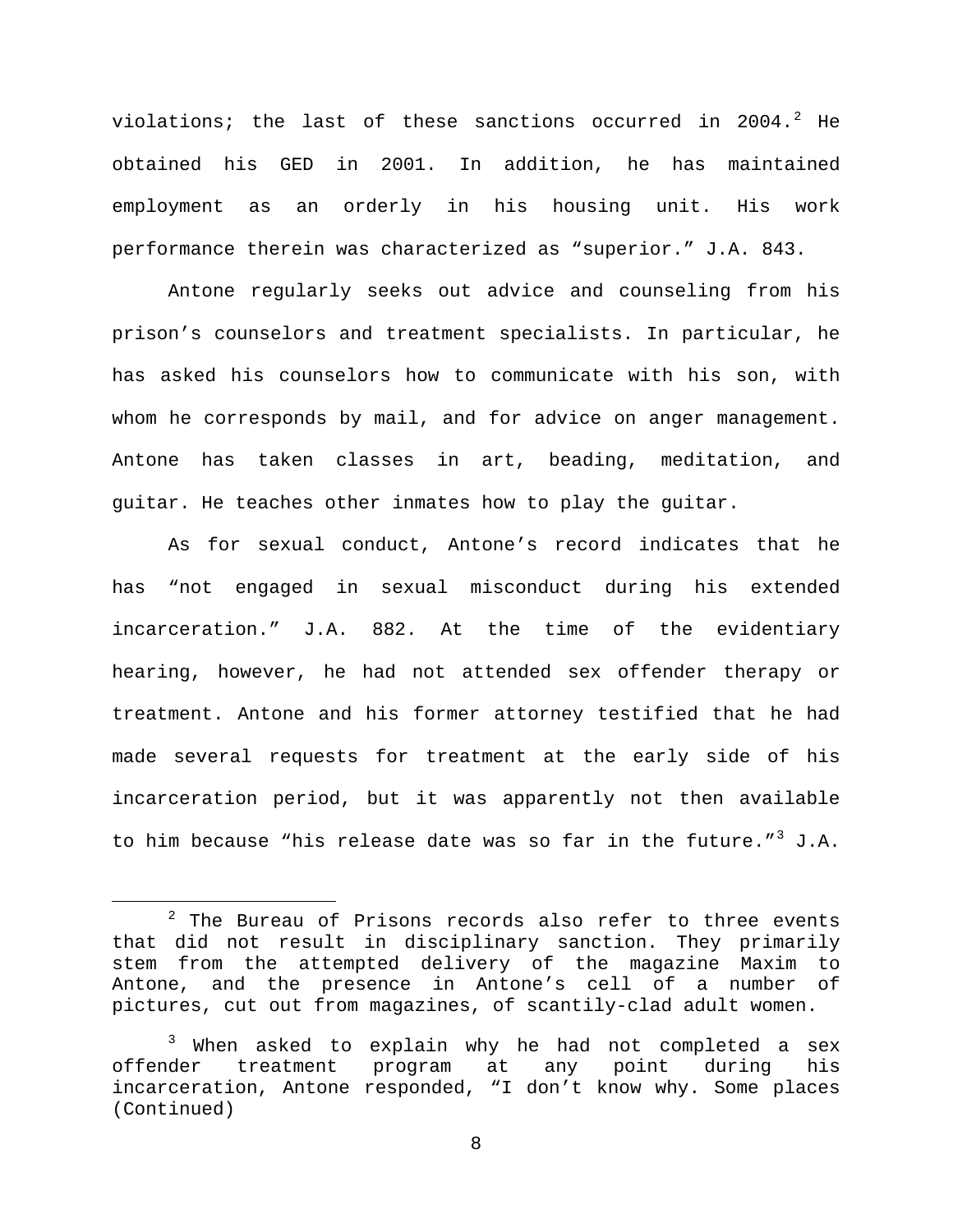830. When it became available in September 2008, after the Government filed its § 4248(a) petition, Antone did not participate in the treatment. He indicated that he did not do so because he knew that statements made during treatment "could be used against him" in the commitment proceeding. Id.

# $C<sub>1</sub>$

On February 23, 2007, four days before Antone's expected release date, the Government filed a certification, pursuant to 18 U.S.C. § 4248(a), of Antone as a sexually dangerous person. The case was originally stayed pending an appeal relating to the constitutionality of § 4248, see United States v. Comstock, 551 F.3d 274, 276 (4th Cir. 2009) (holding that Congress lacked authority to implement § 4248), rev'd and remanded, 560 U.S. 126, 130 (2010) (reversing on issue of Congressional authority but remanding for due process consideration); 627 F.3d 513, 515 (4th Cir. 2010) (subsequently holding that § 4248 satisfies due process clause), cert. denied, 131 S. Ct. 3026 (2011). In June 2010, Antone filed a motion for a hearing on the merits of the certification, and the district court referred the matter to a

Ĩ.

I went didn't have the program. . . . I was talking with some other brothers who are here and they said they were told they didn't qualify." J.A. 1238.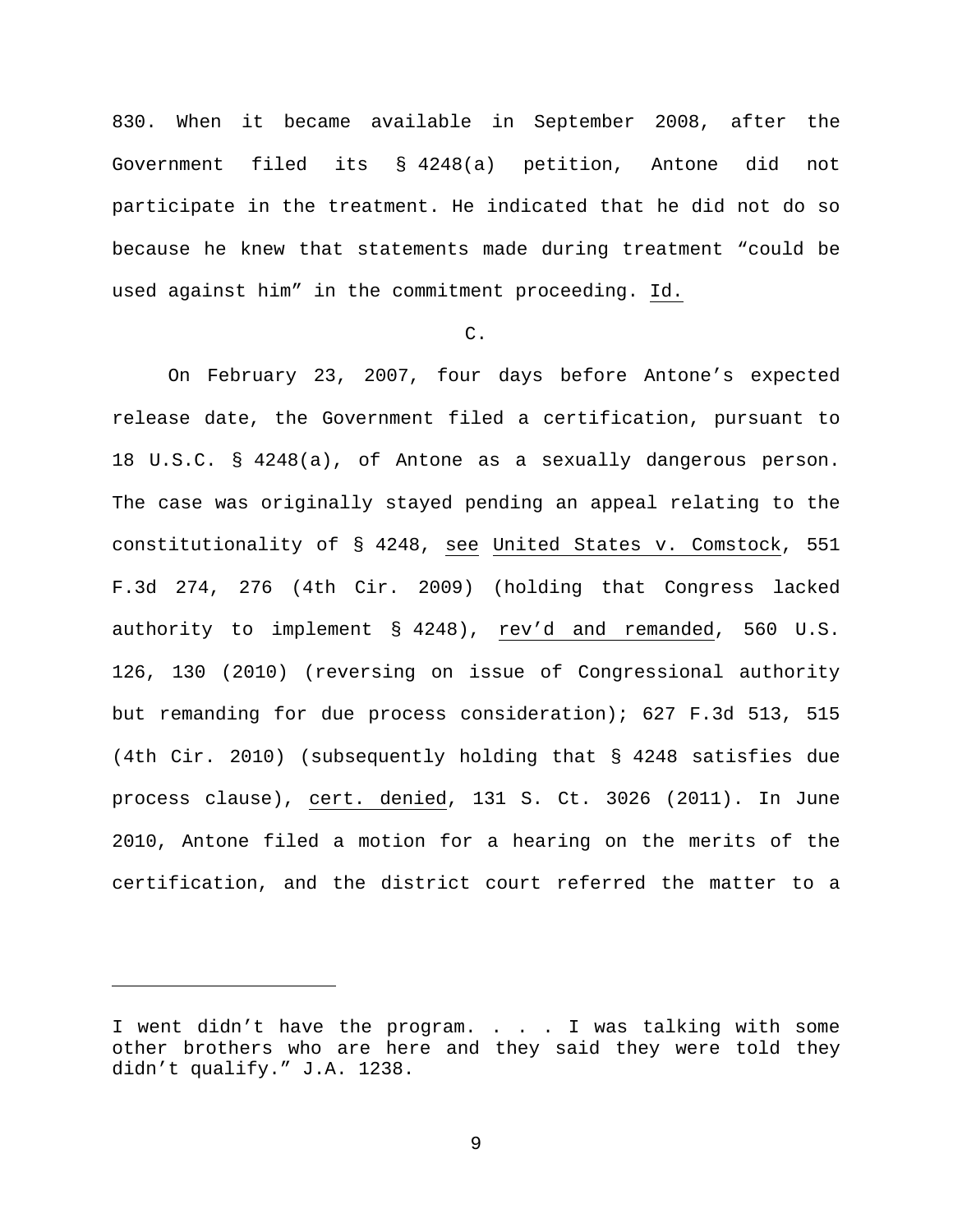magistrate judge for an evidentiary hearing and report and recommendation.

The magistrate judge held an evidentiary hearing over the course of three days in October 2011. As will be described in further detail infra, the Government presented the testimony of Antone, as well as two expert witnesses; Antone presented the testimony of a specialist and a counselor at the correctional facility at which he resided, a United States Probation Officer from Arizona, and an expert witness. The magistrate judge admitted the testimony of all three proffered expert witnesses.

On April 30, 2012, the magistrate judge issued his M&R, in which he recommended that Antone not be found a sexually dangerous person. The Government thereafter filed a series of objections to the M&R, to which Antone responded. The Government also submitted several additional notices of supplemental authority, including Ninth Circuit case law on the tolling of supervised release during the pendency of a civil commitment proceeding.

On September 20, 2012, the district court issued its order and judgment on the instant certification. Although it accepted all of the magistrate judge's credibility determinations and findings of historical fact, it rejected the M&R's ultimate recommendation of a finding of not sexually dangerous. It found that the combination of Antone's serious mental illnesses —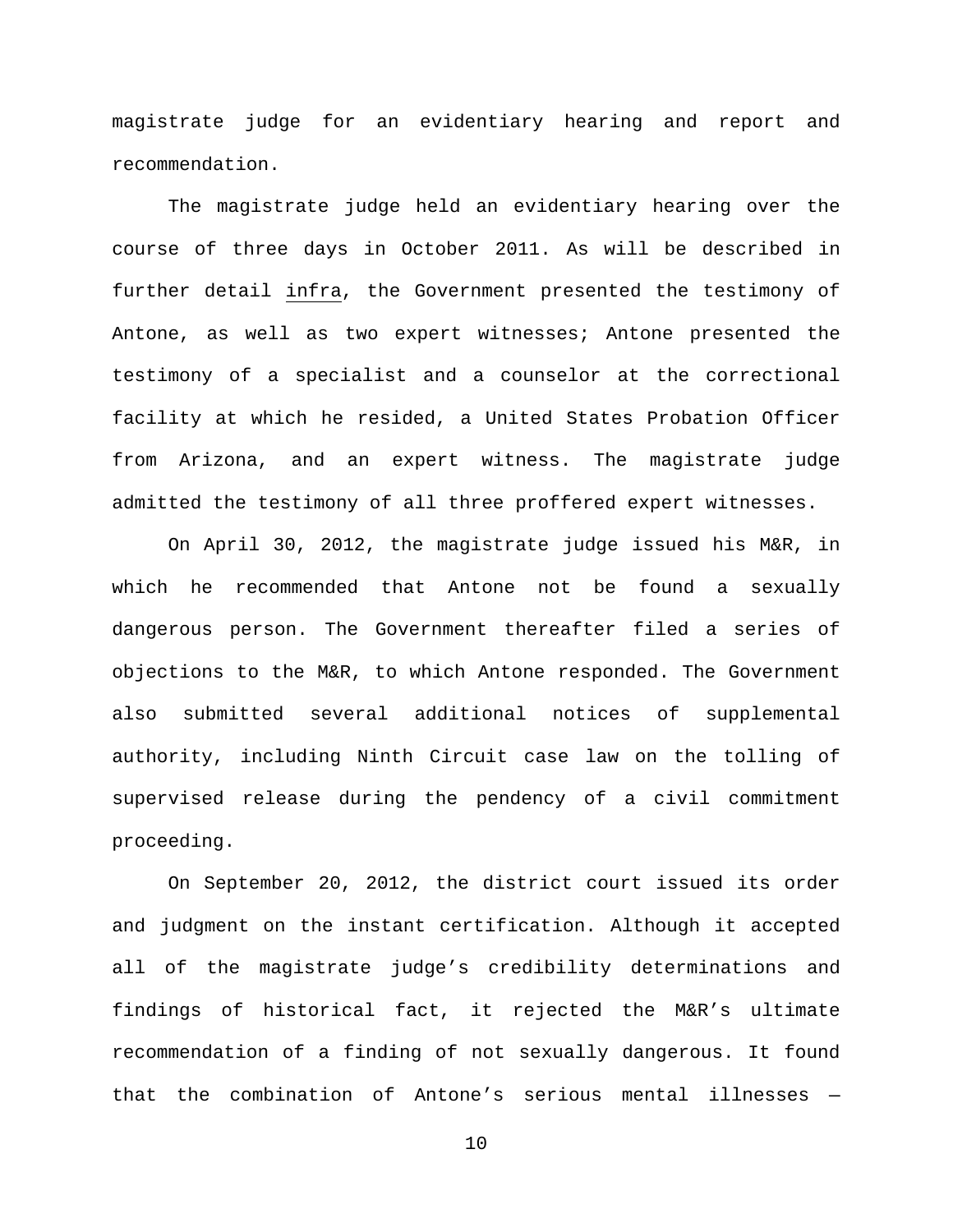namely antisocial personality disorder and polysubstance dependence – would cause him to have serious difficulty in refraining from sexually violent conduct if released. It therefore committed Antone to the custody of the United States Attorney General as a sexually dangerous person. The instant appeal followed.

#### II.

### A.

The Government seeks the commitment of Antone pursuant to 18 U.S.C. § 4248, which was enacted as part of the Adam Walsh Child Safety and Protection Act of 2006. Under § 4248, the Government may seek the civil commitment of certain individuals in the custody of the Federal Bureau of Prisons who are determined to be "sexually dangerous person[s]." 18 U.S.C. § 4248(d). The commitment process is initiated when the Attorney General or his designee files a certification attesting that an individual is sexually dangerous as defined by the Walsh Act, after which the respondent is entitled to an evidentiary hearing. "If, after the hearing, the court finds by clear and convincing evidence that the person is a sexually dangerous person, the court shall commit the person to the custody of the Attorney General." Id.

To demonstrate that an individual should be civilly committed under § 4248, the Government must prove, by clear and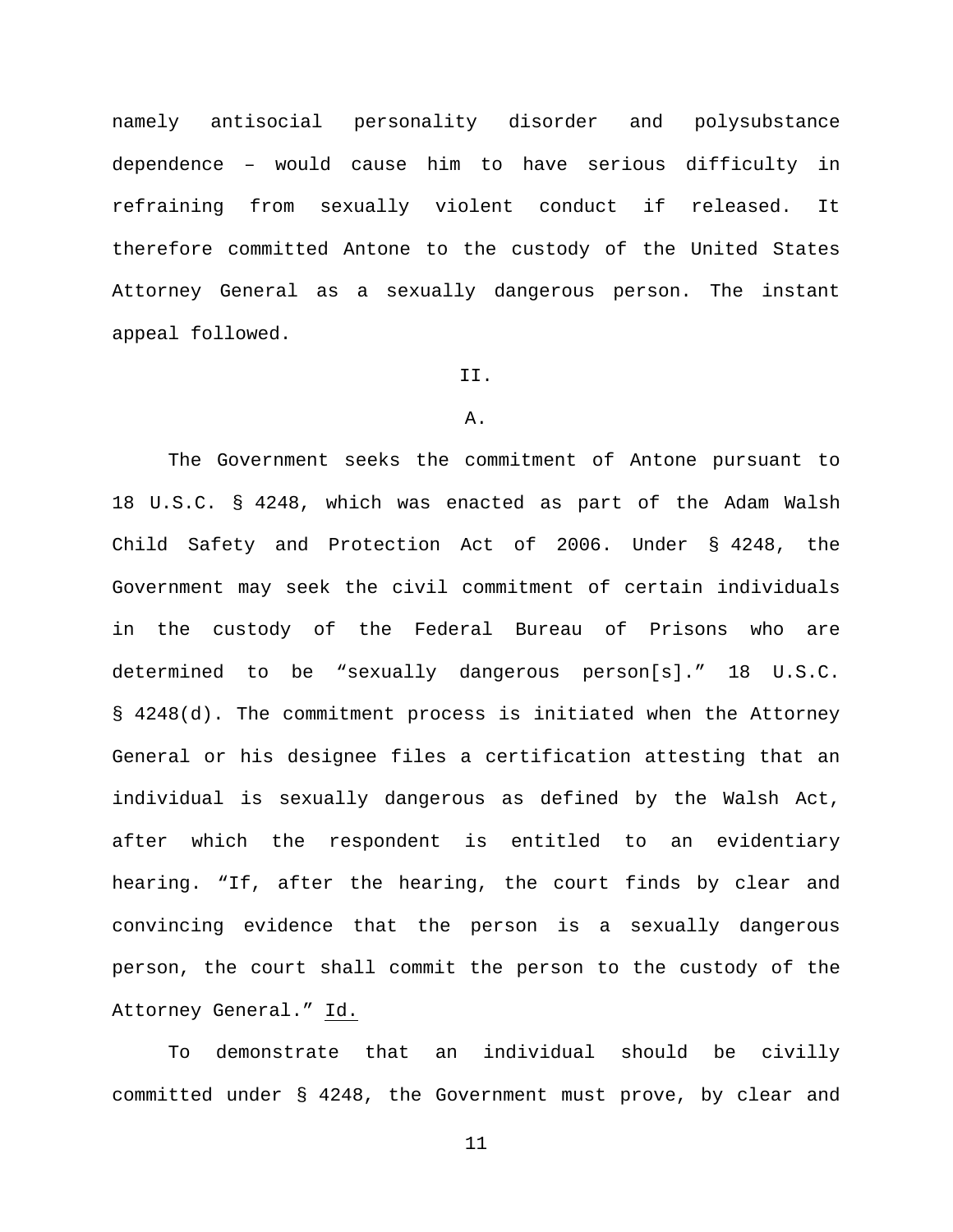convincing evidence, that each one of the following criteria has been satisfied: (1) the individual has previously "engaged or attempted to engage in sexually violent conduct or child molestation" (the "prior conduct" element), 18 U.S.C. § 4247(a)(5); (2) the individual currently "suffers from a serious mental illness, abnormality, or disorder" (the "serious illness" element), id.  $\S$  4247(a)(6); and (3) as a result of such a condition, the individual "would have serious difficulty in refraining from sexually violent conduct or child molestation if released" (the "serious difficulty" or "volitional impairment" element), id. See also Comstock, 560 U.S. at 130; United States v. Springer, 715 F.3d 535, 538 (4th Cir. 2013). Antone has conceded that the Government has met its burden with regard to the prior conduct element as well as the finding of a serious mental illness. He disputes, however, the district court's conclusion as to the third element, that the Government has demonstrated a sufficient likelihood that Antone will re-offend.

We review the district court's factual findings for clear error and its legal conclusions de novo. United States v. Hall, 664 F.3d 456, 462 (4th Cir. 2012). For the reasons we explain within, although the district court's ultimate mixed finding on volitional impairment is not infected with "clear error" in the traditional sense of that term, it nonetheless constitutes reversible error because it is against "the clear weight of the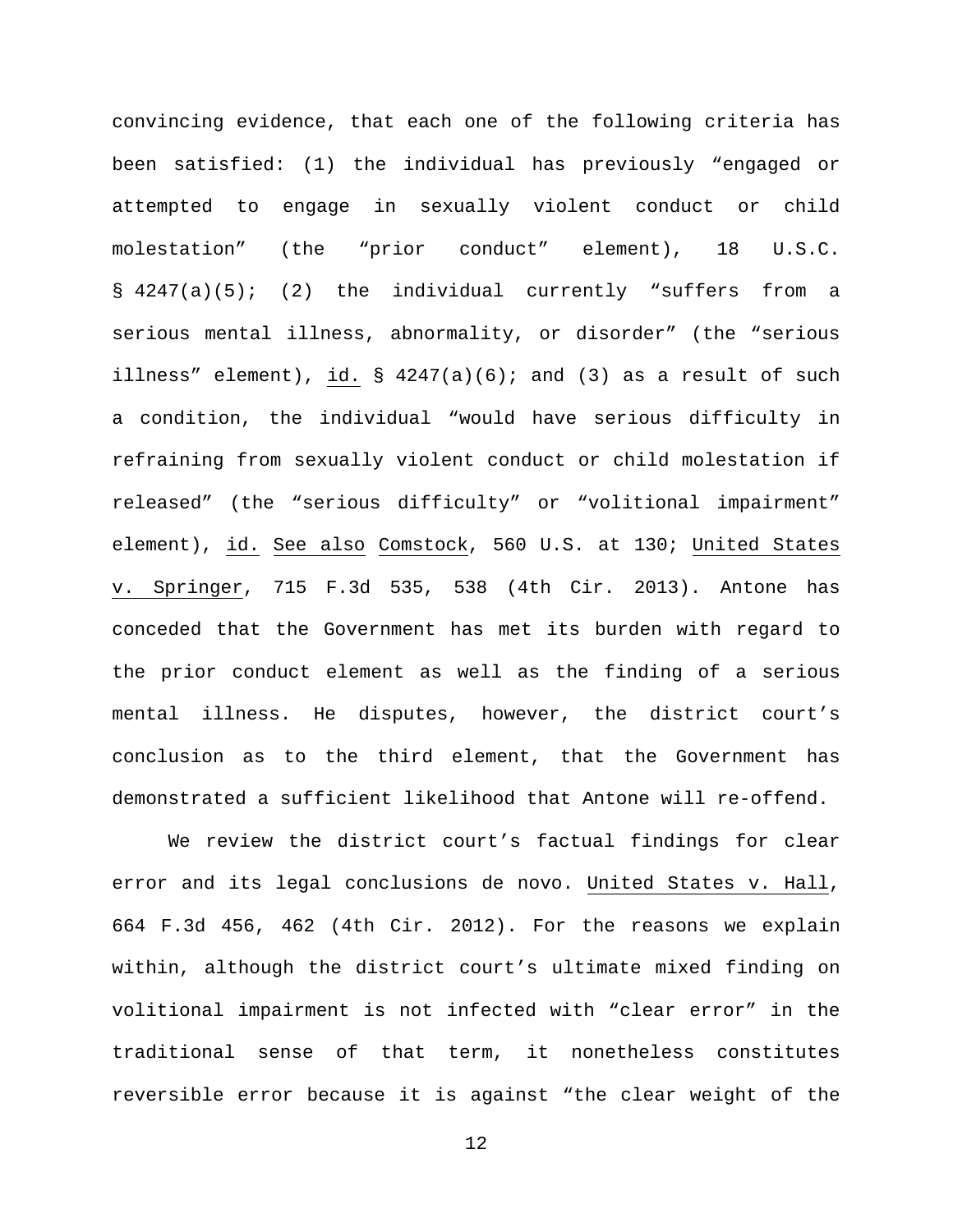evidence considered as a whole." United States v. Wooden, 693 F.3d 440, 451 (4th Cir. 2012). Put somewhat differently, we conclude as a matter of law that the Government failed to establish by clear and convincing evidence that Antone would, as a result of his serious illness or condition, have serious difficulty in refraining from sexually violent conduct if released.

### B.

The standard set forth for civil commitment under § 4248 is clear and convincing evidence. This so-called "intermediate" standard is mandated not only by the plain language of the statute, 18 U.S.C. § 4248(d), but by constitutional due process constraints, as well. See Addington v. Texas, 441 U.S. 418, 427 (1979) (observing that the clear and convincing evidence standard is required in civil commitment proceedings because "[t]he individual's interest in the outcome of a civil commitment proceeding is of such [great] weight and gravity").

When applying the clear and convincing standard, the court must identify credible supporting evidence that renders its factual determination "highly probable." Direx Israel, Ltd. v. Breakthrough Med. Corp., 952 F.2d 802, 810 n.7 (4th Cir. 1992). The court must then weigh the evidence and ask whether the totality of the record "produces in the mind of the trier of fact a firm belief or conviction, without hesitancy, as to the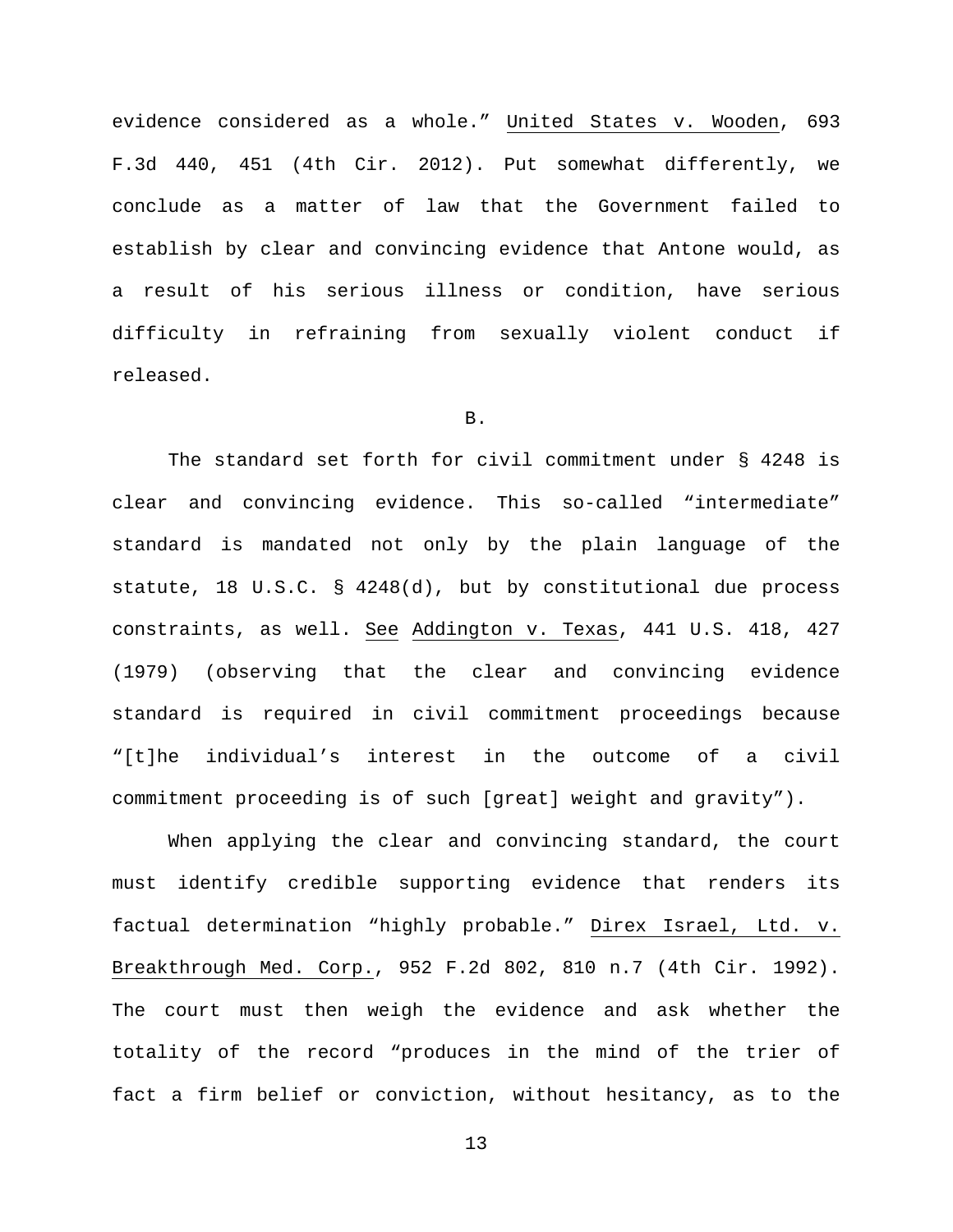truth of the allegations sought to be established[.]" United States v. Heyer, --- F.3d ---, ---, No. 12–7472, 2014 WL 185584, at \*6 (4th Cir. Jan. 17, 2014) (quoting Jimenez v. DaimlerChrysler Corp., 269 F.3d 439, 450 (4th Cir. 2001)); Springer, 715 F.3d at 538.

In applying the first two commitment criteria under the Walsh Act, the question is whether the Government has established with clear and convincing evidence that the respondent acted or acts in a certain manner. The third element, however, is more complicated, in that it requires the court to issue a predictive judgment: has the Government met its burden by presenting clear and convincing evidence that, in the uncertain future, the respondent will have "serious difficulty in refraining from sexually violent conduct or child molestation"? 18 U.S.C. § 4247(a)(6).

We are mindful that the Supreme Court has explained that such an inquiry "will not be demonstrable with mathematical precision." Kansas v. Crane, 534 U.S. 407, 413 (2002). Instead, in order to find that the third criterion is satisfied, the court must look for

proof of serious difficulty in controlling behavior. And this, when viewed in light of such features of the case as the nature of the psychiatric diagnosis, and the severity of the mental abnormality itself, must be sufficient to distinguish the dangerous sexual offender whose serious mental illness, abnormality, or disorder subjects him to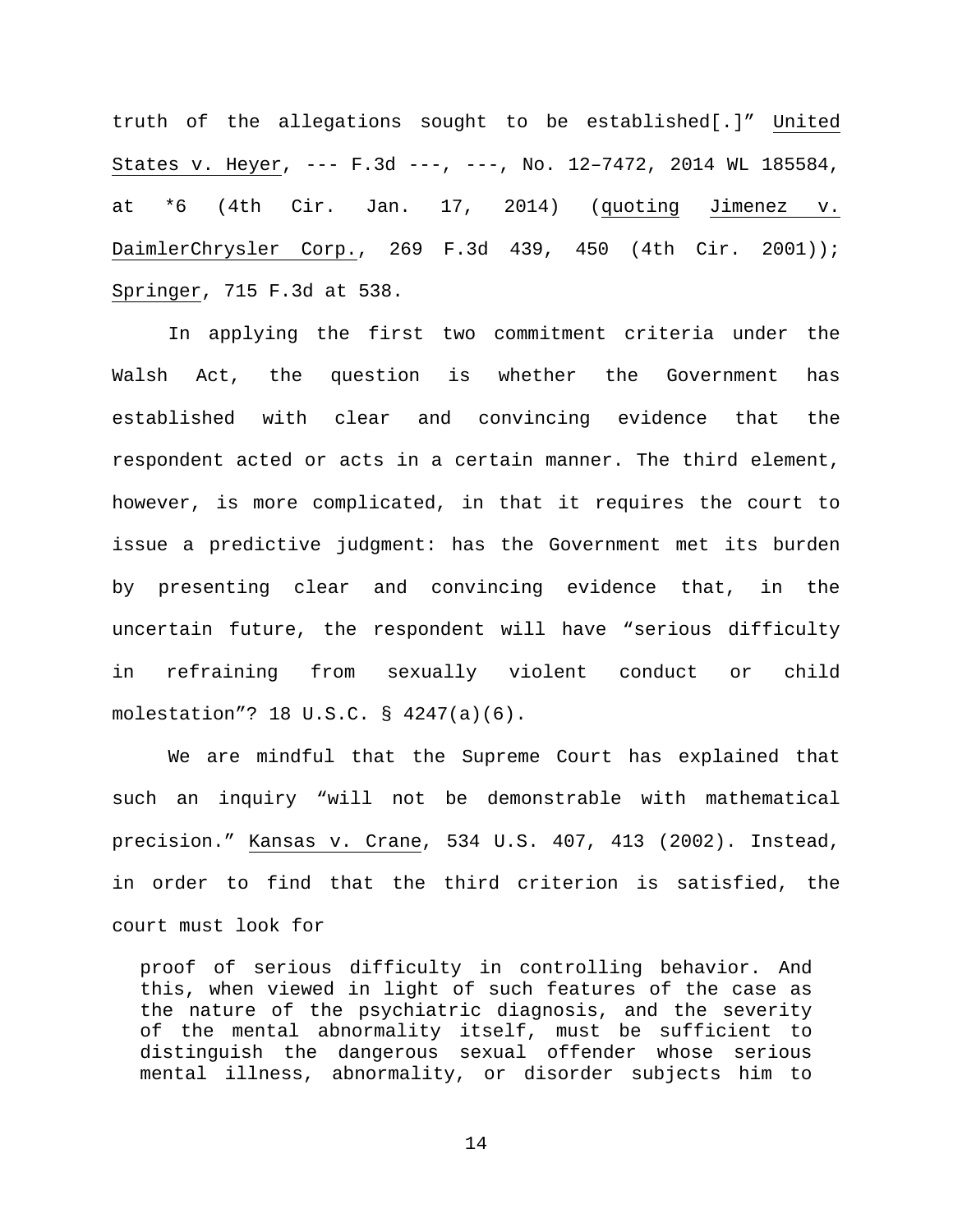civil commitment from the dangerous but typical recidivist convicted in an ordinary criminal case.

Id. In other words, the Government must demonstrate that the serious illness, as it has manifested in the particular respondent, has so significantly diminished his volitional capacity such that he is distinguishable from the ordinary "dangerous but typical recidivist." Id.; see also Wooden, 693 F.3d at 460 (framing the third criterion as "the extent to which the inmate is controlled by the illness").

We now assess the instant record with this exacting standard in mind. As to the third criterion, we find that the aggregate of historical, direct, and circumstantial evidence contained therein may be best described (as the magistrate judge seemed to regard it) as in equipose, or, at most, as rising to a level of preponderance in favor of commitment. But this is simply not enough to satisfy the statutory burden of clear and convincing evidence. See Medtronic, Inc. v. Mirowski Family Ventures, LLC, 571 U.S. ---, ---, No. 12-1128, 2014 WL 223040, at \*6 (2014) ("[T]he burden of proof . . . [is] part of the very substance of [the plaintiff's] claim and cannot be considered a mere incident of a form of procedure.") (quoting Garret v. Moore-McCormack Co., 317 U.S. 239, 249 (1942)). We thus have no hesitation in finding a fatal evidentiary insufficiency in the Government's presentation.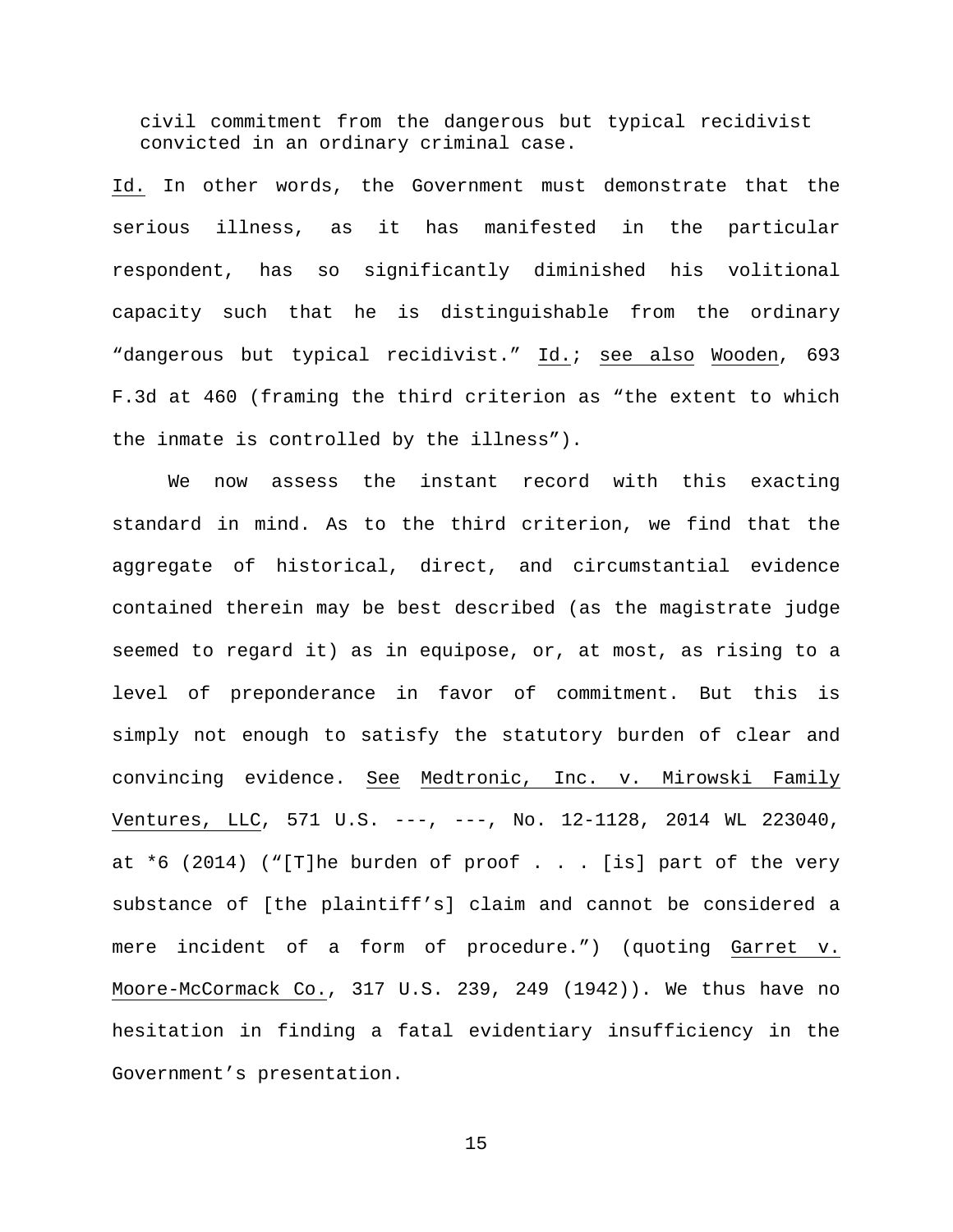The majority of the evidentiary record consists of reports and testimony presented at the three-day hearing in front of the magistrate judge. At the hearing, the Government presented testimony from Antone himself, and expert witnesses Dr. Amy Phenix, Ph.D. and Manuel E. Gutierrez, Psy.D. Antone then presented the testimony of Clement Gallop, a treatment specialist in the commitment and treatment program at FCI-Butner; Andre Taylor, a counselor at FCI-Butner; Anne Schauder, a United States Probation Officer from Arizona; and an expert witness, licensed psychologist Roy G. Daum, Psy.D. The magistrate judge found all of the witnesses credible, with a single exception related to Antone's account of certain past crimes.

Because the sole issue on appeal is whether there was sufficient evidence of Antone's future volitional impairment, we summarize the evidence only as it pertains to that issue.

1.

The Government first called respondent Antone. Antone testified that he was unable to recall the majority of his sexual assaults because he was either drunk or high at the time of the incidents. He then testified about his upbringing, substance abuse, and progress while in prison. He stated that he would always be an alcoholic and there would always be a risk

C.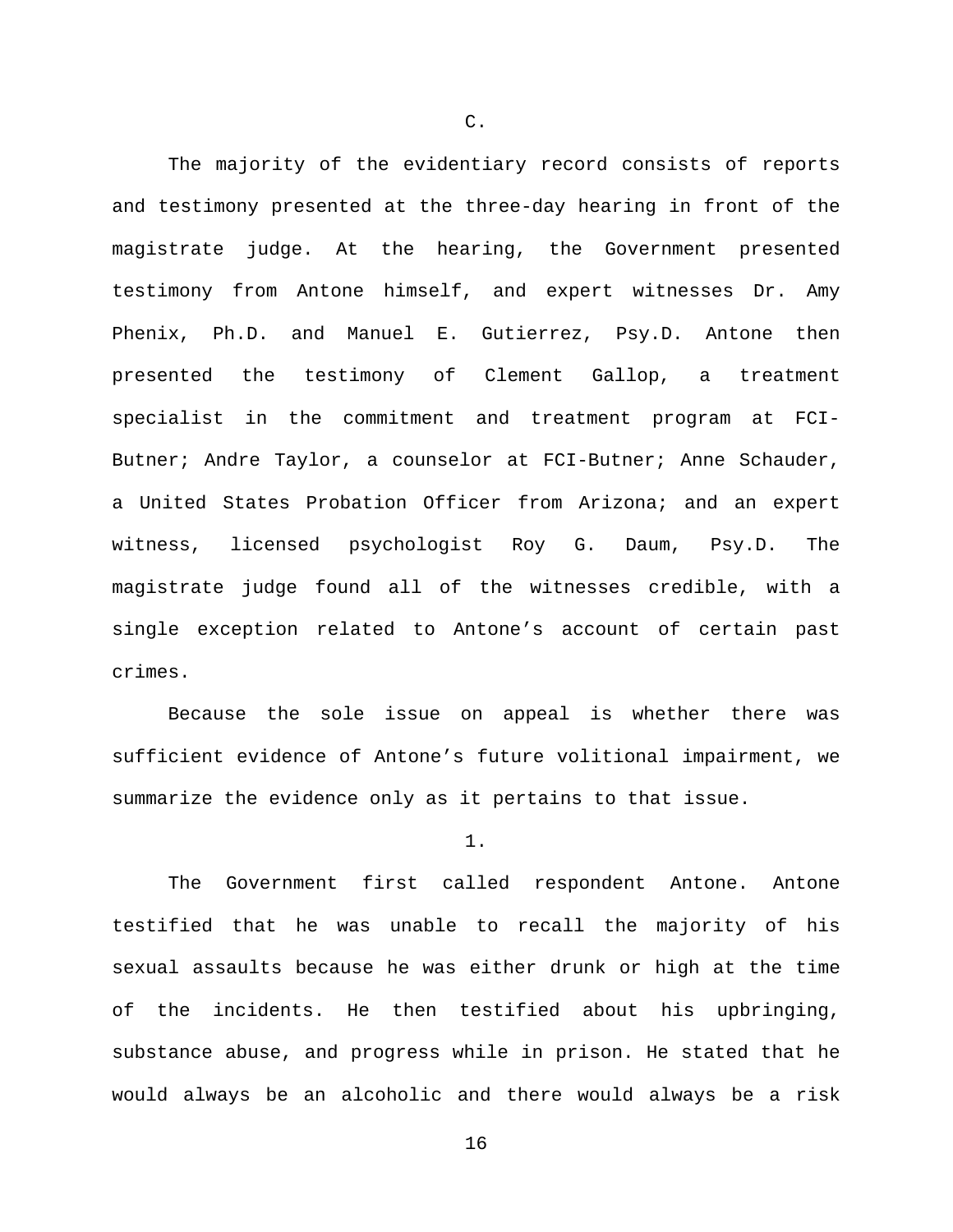that he would drink again, but that he knew to stay away from high risk places and people. He also stated that while in prison he had learned how to talk to others about his problems and to "release [his] feelings in a positive way." J.A. 221.

Subsequently, Antone presented the lay testimony of Clement Gallop and Andre Taylor. Gallop is employed as a treatment specialist in the commitment and treatment program at FCI-Butner and Taylor is a counselor at FCI-Butner. Gallop testified that he is approached by Antone on a weekly basis, and that they have discussed issues related to Antone's son and anger management in general. Taylor testified that Antone has never tested positive or been observed to have imbibed alcohol or used drugs, even though such substances are available in prison and Taylor had disciplined others for alcohol-related issues. Both Gallop and Taylor had positive impressions of their interactions with Antone.

Antone also presented the testimony of Allan Duprey and Anne Schauder. Duprey, who was Antone's attorney on the federal criminal charges, testified that the federal charges were initiated at his urging so that Antone could have access to sex offense treatment designed specifically for Native Americans. Duprey also testified that he had inquired about the availability of sex offender treatment, but was told by the Bureau of Prisons that Antone would not receive treatment until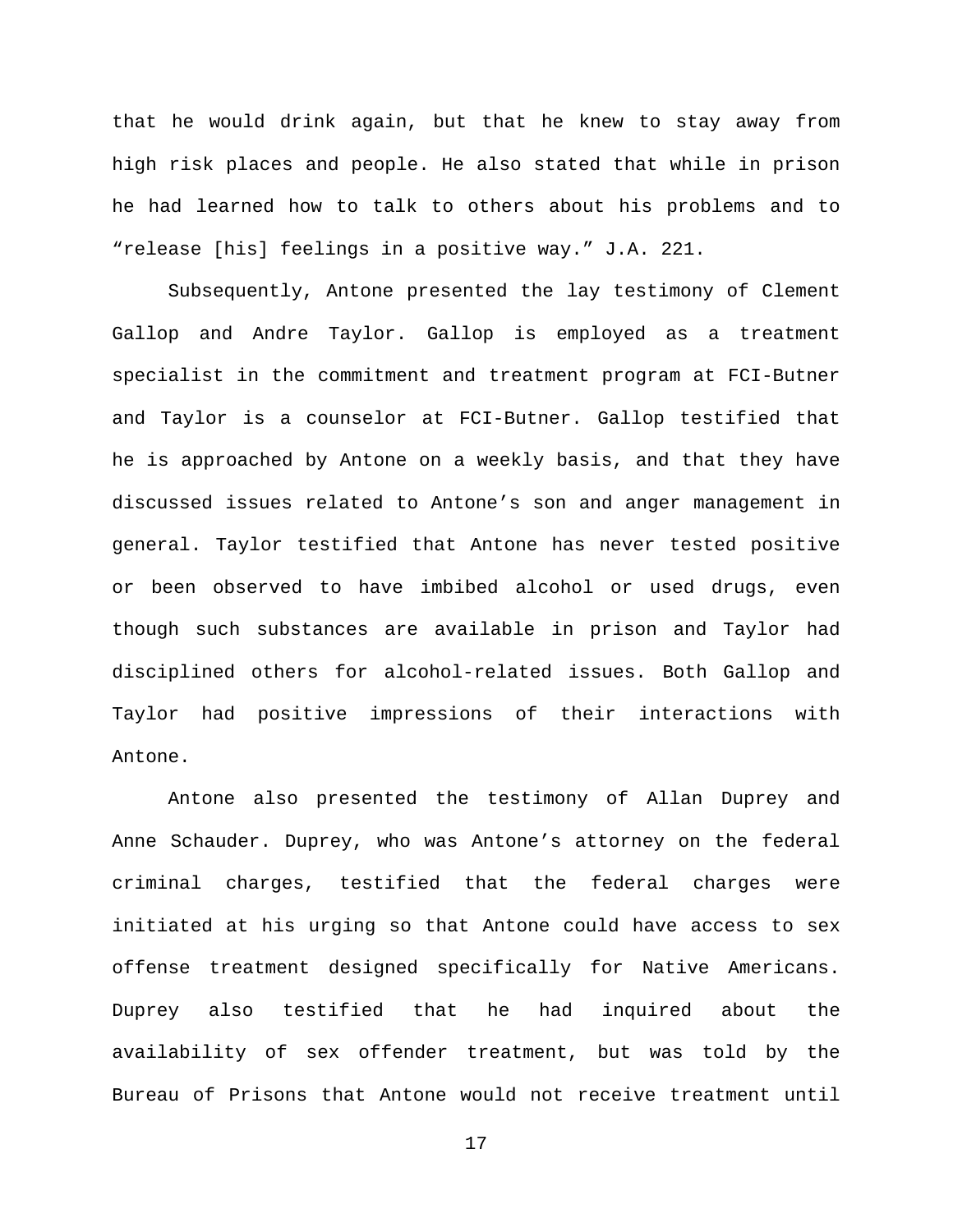the last five years of his ten-year sentence. Schauder is a United States Probation Officer in the District of Arizona. She explained the support and supervision that her district provides to sex offenders, including the utilization of halfway houses, sex offender treatment, and polygraph tests.<sup>[4](#page-17-0)</sup>

### 2.

The Government also presented the testimony of two expert witnesses, Dr. Amy Phenix and Dr. Manuel Gutierrez, who were admitted as experts in the field of forensic psychology without objection. Both Government experts testified that Antone met the criteria for civil commitment as a sexually dangerous person. Their conclusions were based on their review of Antone's written records. Dr. Gutierrez was unable to conduct an interview of Antone, and the portion of Dr. Phenix's report that related to an interview she conducted with Antone was excluded by the magistrate judge and the Government does not challenge that order.

<span id="page-17-0"></span> <sup>4</sup> Schauder also testified that on November 3, 2011, the federal district court in Arizona had added an additional condition that Antone reside in a halfway house for up to 365 days after release from custody. Antone consented to this additional condition and executed a written waiver. Antone has, of course, not yet been before any district court (in Arizona or in another district should his supervision be transferred) for a final determination as to the terms of his supervised release, in light of the fact that he remains in federal custody in North Carolina subject to the instant § 4248 proceeding.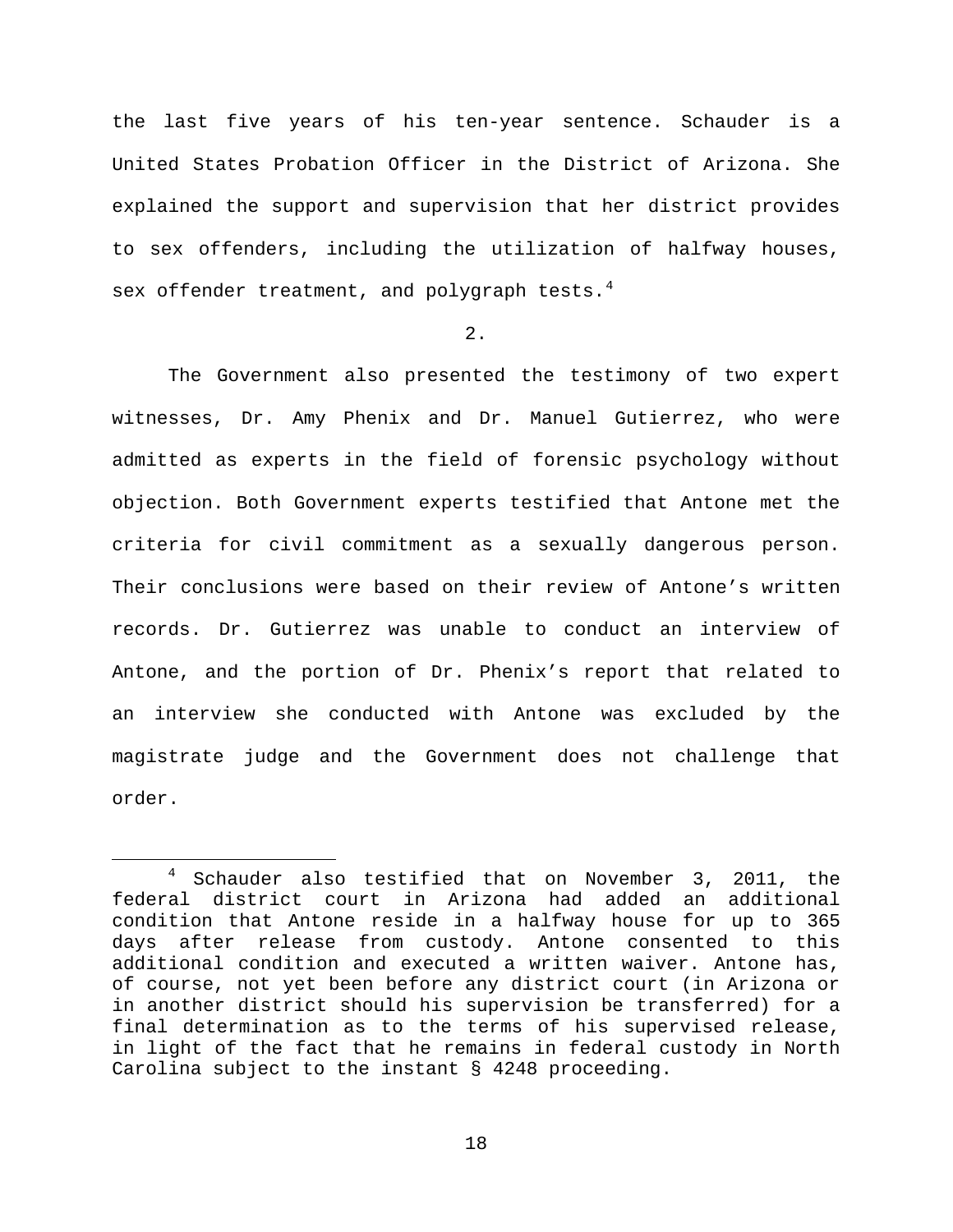Dr. Phenix diagnosed Antone with paraphilia not otherwise specified, nonconsent ("paraphilia NOS, nonconsent");<sup>[5](#page-18-0)</sup> alcohol dependence;  $6 \text{ and } \text{antisocial}$  $6 \text{ and } \text{antisocial}$  personality disorder ("APD"); and she testified that as a result, he would have serious difficulty refraining from sexually violent conduct. She opined that the primary cause of Antone's volitional impairment was his paraphilia NOS, nonconsent, mental illness. Dr. Phenix found that Antone's paraphilia NOS, nonconsent, caused him to deviate from ordinary sexual impulses and behaviors, and then his alcohol dependence would serve as a disinhibitor and his antisocial personality disorder would reinforce his paraphilic impulses. When specifically questioned by the court, Dr. Phenix added that, even if the paraphilia diagnosis was disregarded,

<span id="page-18-0"></span> <sup>5</sup> Paraphilia is defined as "recurrent, intense sexually arousing fantasies, urges and behaviors" involving, in the context of the "nonconsent" specifier, sexual arousal "by the nonconsenting aspect of nonconsensual sexual encounters." J.A. 848-49.

<span id="page-18-1"></span> $6$  Alcohol/substance dependence is defined as a "maladaptive pattern of substance use, leading to clinically significant impairment or distress[.]" J.A. 849. There is no dispute that Antone suffers from substance dependence.

<span id="page-18-2"></span> $7$  Antisocial personality disorder is defined as "an enduring pattern of inner experience and behavior that deviates markedly from the expectations of the individual's culture, is pervasive and inflexible, has an onset in adolescence or early adulthood, is stable over time, and leads to distress or impairment." J.A. 851. At the appellate level, Antone does not challenge the diagnosis of antisocial personality disorder.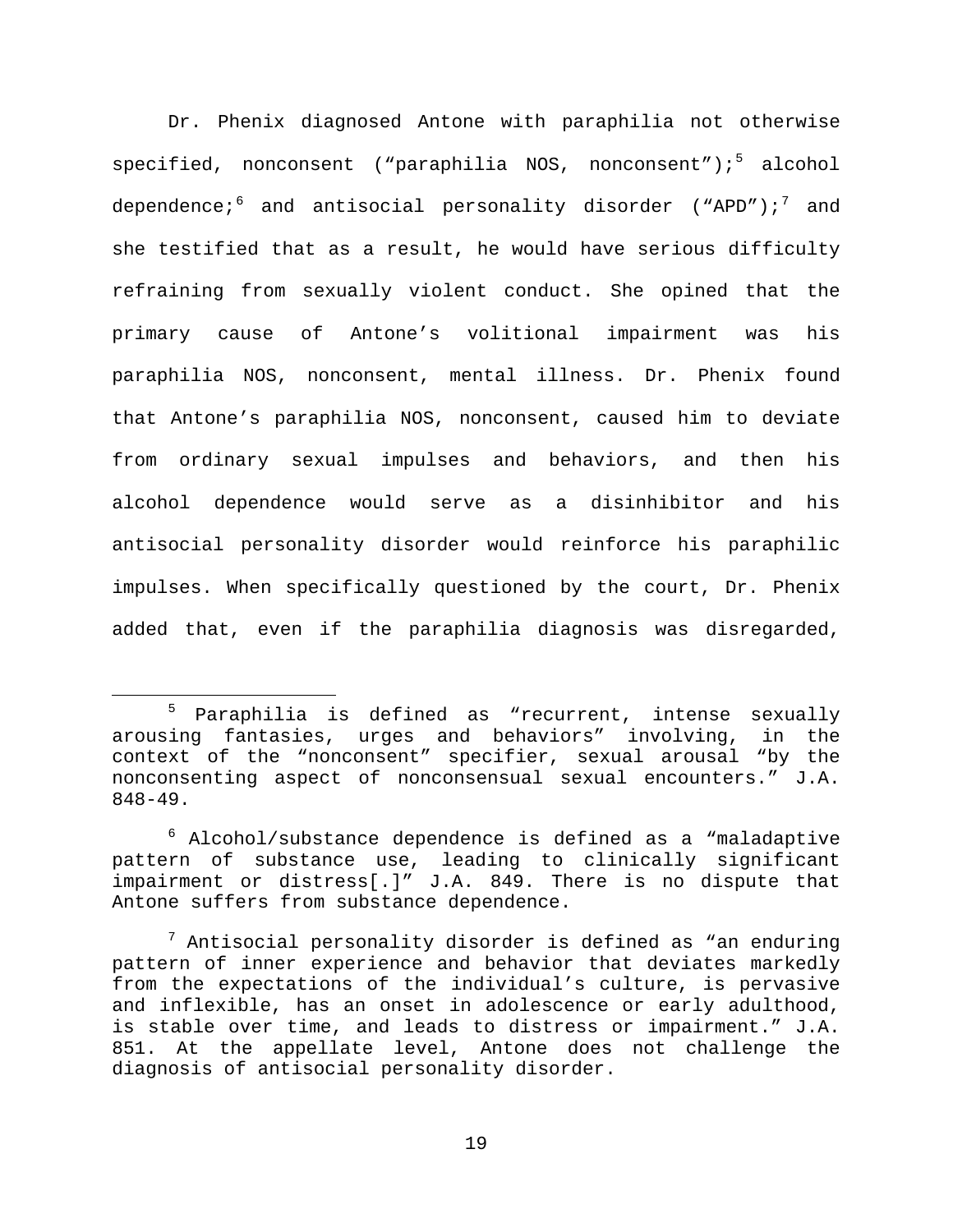she would still "believe that [Antone] will go on to commit criminal sexual behavior." J.A. 420.

Dr. Phenix's conclusion on the volitional impairment prong was based on (1) the pattern and duration of Antone's offending; (2) his commission of additional offenses after his 1991 sexual abuse conviction; (3) an actuarial assessment of risk based on static risk factors; (4) the presence of dynamic risk factors; and 5) the absence of protective factors. Dr. Phenix explained at the hearing that her first methodology was to "look at the pattern and duration of his offending to see how well his behavioral controls were when he was in the community." J.A. 331. She focused on certain undisputed historical factors, emphasizing the repeated nature and aggression of Antone's assaults and that he continued to commit assaults even after his first arrest in 1991.<sup>[8](#page-19-0)</sup>

Dr. Phenix viewed Antone's behavior while incarcerated only as a secondary consideration. When questioned on why she relied almost exclusively on pre-incarceration conduct, Dr. Phenix responded that "I think the best measure of his volition is

<span id="page-19-0"></span> <sup>8</sup> With respect to her actuarial analysis, Dr. Phenix utilized several predictive models, in which she inputted a number of "static," mostly historical facts, including the number of prior sex offenses; whether the offender was single at the time of offending; and whether any victims were related to the offender.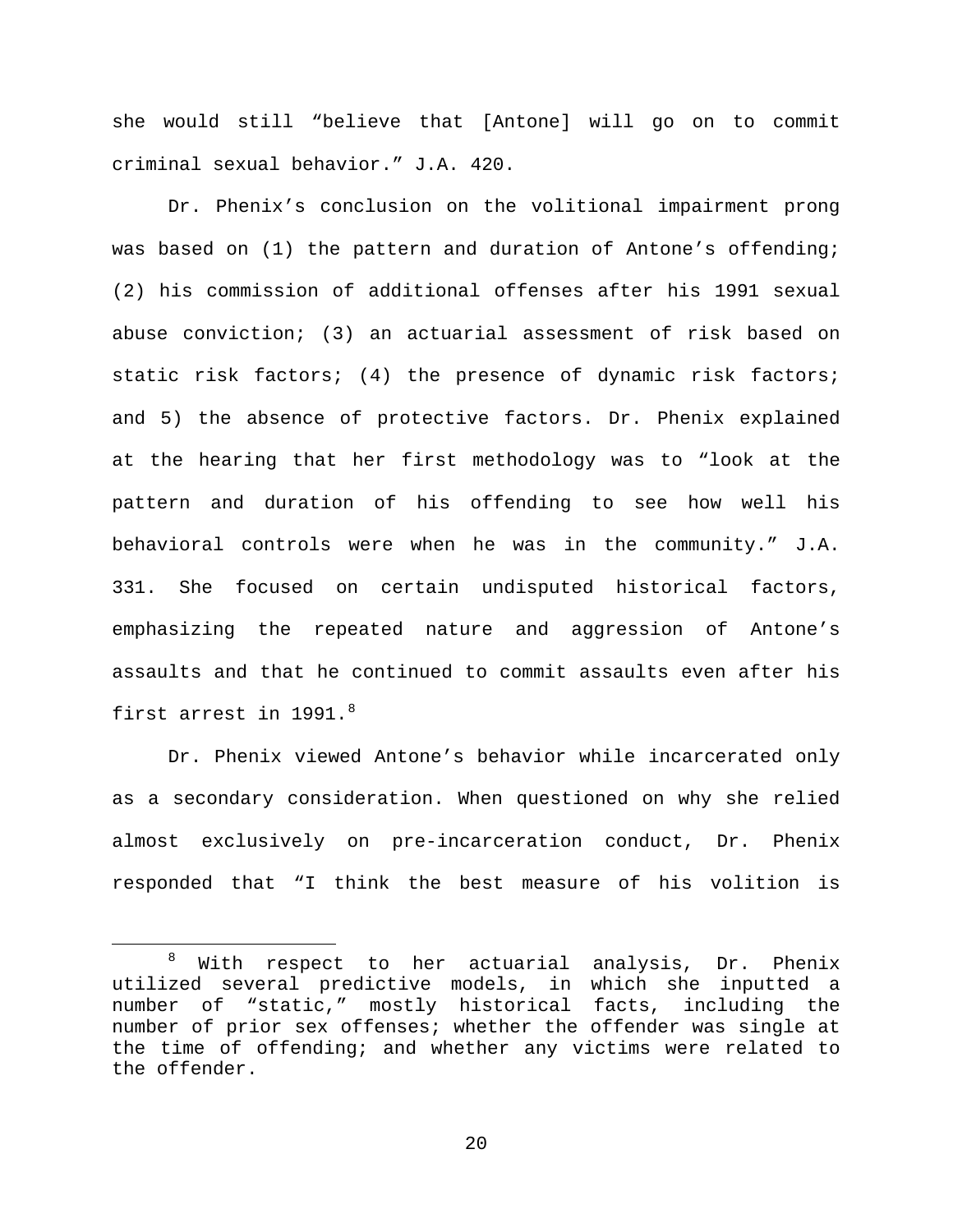prior to being in a prison where you have such strict structure and rules for your behavior[.]" J.A. 332.

The magistrate judge also heard similar testimony from Government witness Dr. Gutierrez. Dr. Gutierrez's diagnoses matched those of Dr. Phenix - paraphilia NOS, nonconsent; polysubstance (including alcohol) dependence; and antisocial personality disorder – and also included an additional diagnosis of paraphilia NOS, hebephilia. He concluded that a combination of all of the above-listed illnesses, or alternatively a sole diagnosis of APD, would "cumulative[ly]" cause Antone to have serious difficulty refraining from sexually violent conduct. J.A. 457-58.

Antone subsequently presented the testimony of his expert witness, Dr. Roy Daum, who was admitted as an expert in the field of forensic psychology over the Government's objection. After conducting a forensic evaluation of Antone in February 2011, Dr. Daum diagnosed Antone with polysubstance dependence; frotteurism; and borderline personality disorder.<sup>[9](#page-20-0)</sup> He agreed with

<span id="page-20-0"></span> $9$  Notably, Dr. Daum did not diagnose Antone with any form of paraphilia NOS, be it nonconsent (when an individual is aroused by nonconsent) or hebephilia (when an individual is aroused by pubescent individuals). He explained that after interviewing Antone for five hours, he had not seen any evidence or admission by Antone — for example, an interest in deviant sexual fantasies or a physical arousal to certain images — that would suggest that Antone was aroused by forced sex. Dr. Daum also referred to a psychophysiological evaluation taken in 1999 in anticipation (Continued)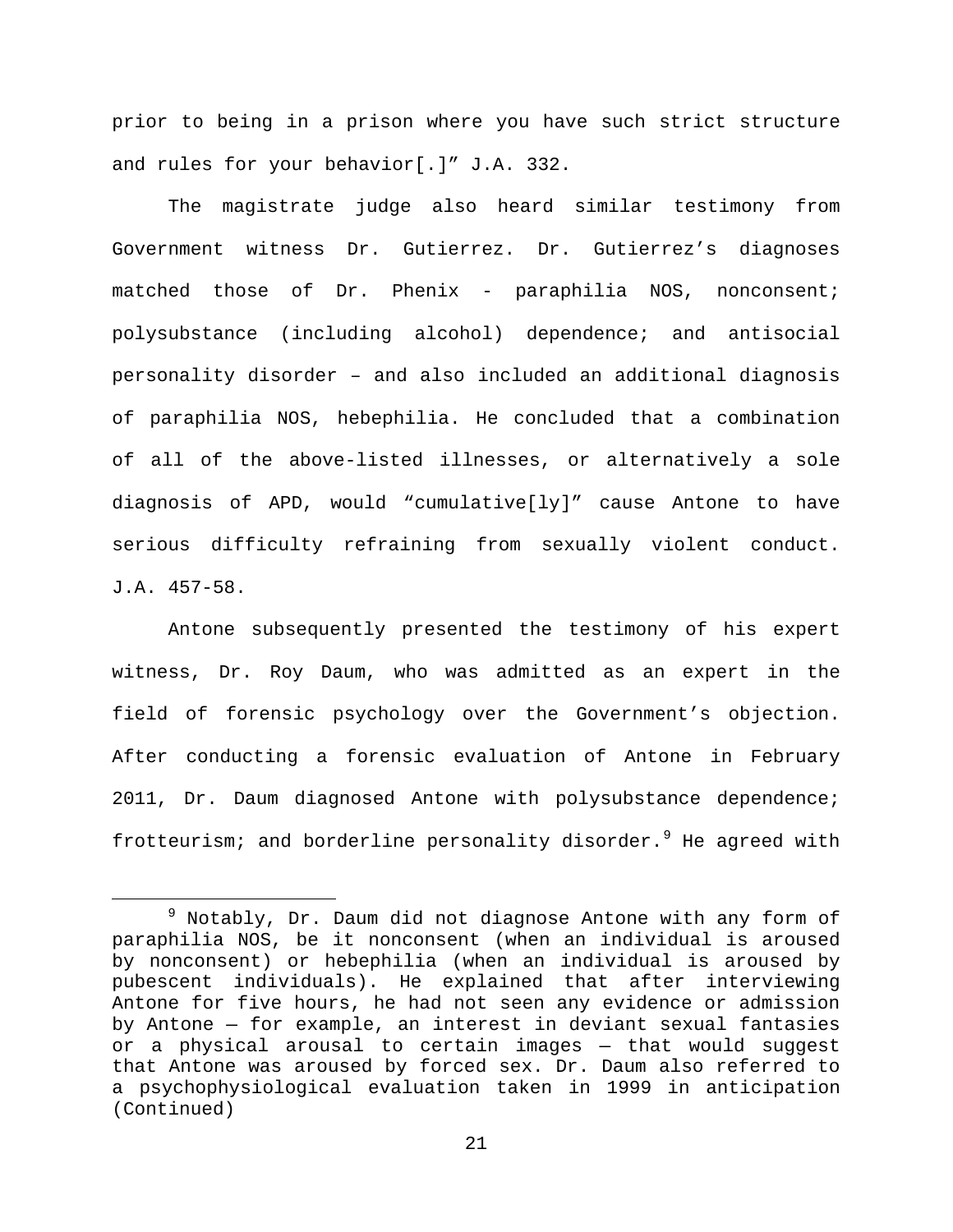the Government's experts that Antone met the first and second criteria of § 4248 confinement. He disagreed, however, that Antone had demonstrated that he would have serious difficulty refraining from sexually violent conduct if released.

Dr. Daum reasoned that Antone's offense conduct had not been rooted in sexual deviance, but rather stemmed from a lack of interpersonal skills and a serious substance abuse. Dr. Daum's conclusion considered as a central part of his analysis certain "dynamic" factors observed during Antone's incarceration, including the absence of evidence of any use of drugs or alcohol or any engagement in antisocial activities; the absence of records showing that Antone had a general sexual preoccupation; Antone's positive management records; and evidence of his completion of several self-help programs, learning of vocational skills, and seeking counseling while incarcerated. Of the difference between his opinion and that of Dr. Phenix and Dr. Gutierrez, he remarked the following:

Ĩ.

of Antone's federal sentencing. Although the report did not make a formal diagnosis, it observed that "[i]t is possible that [Antone's] sexually aggressive and sexually deviant behavior<br>patterns are the result of emotional and psychological patterns are the result of emotional and psychological disturbance, rather than persistent deviant sexual arousal or attraction[.]" J.A. 829.

As will be discussed infra, both the magistrate judge and the district court adopted Dr. Daum's conclusion that Antone did not suffer from any form of paraphilia.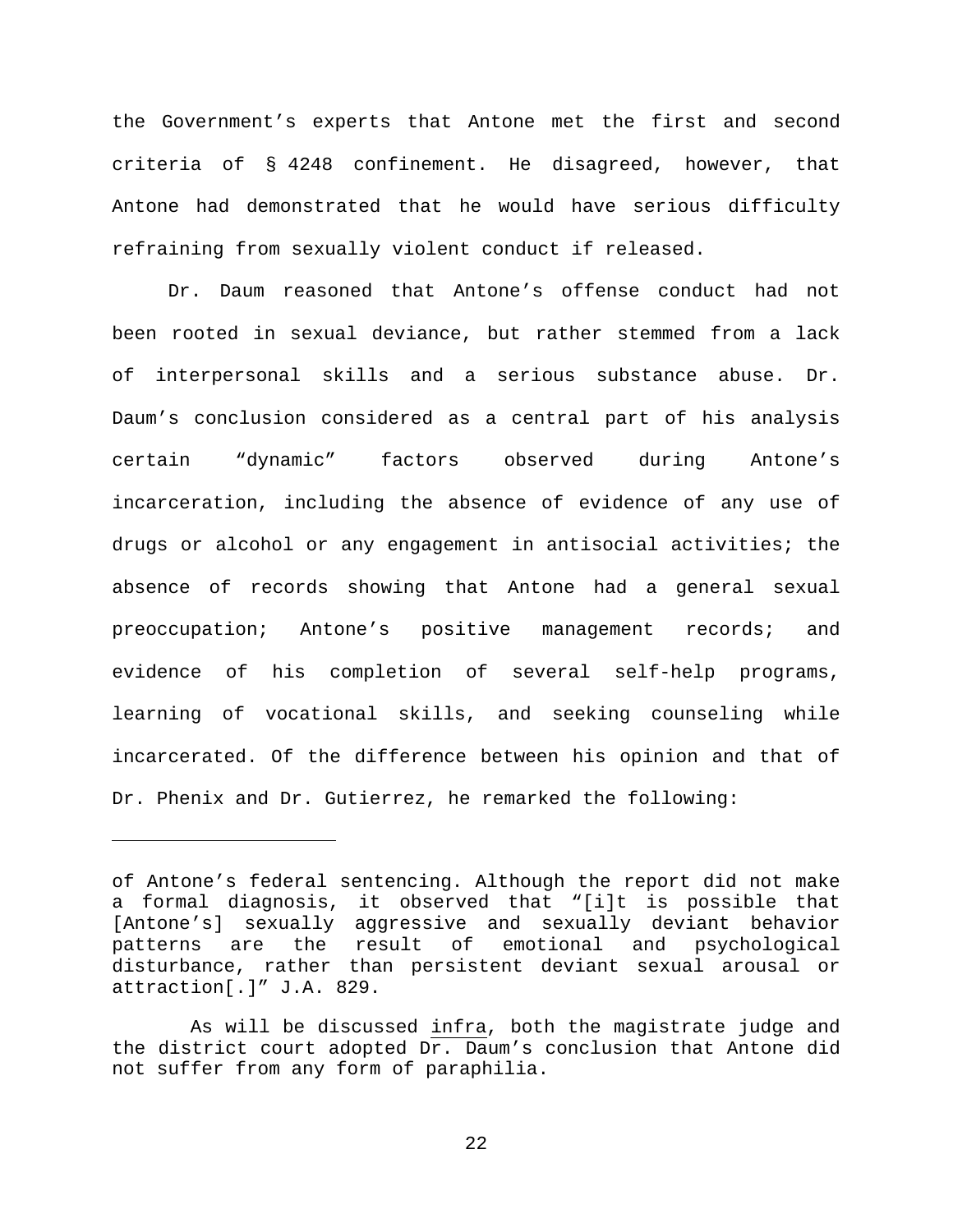I believe there are many factors that you look at as far as a civil commitment is concerned. Certainly you have heard the last two days of a lot of discussion about actuarials. One of the things that is really missing is the dynamic factors of how that person is now [as compared to his former] acts. Static, meaning it's all said and done and it's easy to score, . . . but the dynamic factors allow for the growth of a person to change or it allows for the person not to change.

J.A. 642. Finally, Dr. Daum opined that outpatient treatment of Antone during supervised release could adequately address his sex offense and substance abuse problems.

D.

On April 30, 2012, the magistrate judge issued a comprehensive M&R recommending that the district court reject the Government's certification of Antone as a sexually dangerous person. The magistrate judge concluded that the Government had met its burden with regard to the first element, in that Antone had previously engaged in sexually violent conduct. The magistrate judge also accepted the Government's contention that Antone suffered from certain serious mental illnesses within the scope of  $\S$  4247(a)(6). Specifically, the magistrate judge found evidence of polysubstance dependence, but it rejected the rest of the Government experts' diagnoses, most notably paraphilia NOS, nonconsent and antisocial personality disorder. It also rejected Dr. Daum's diagnoses of frotteurism and borderline personality disorder.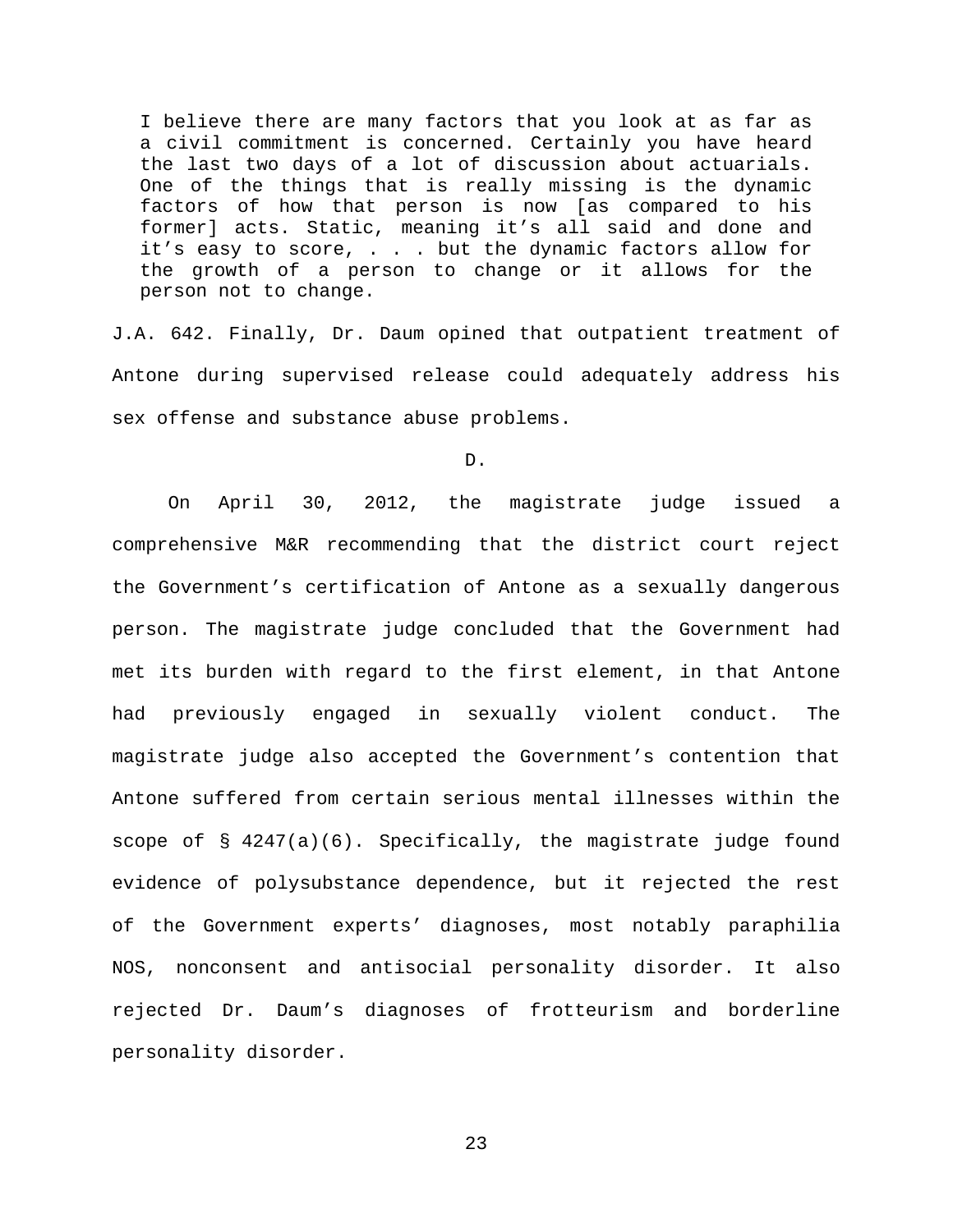The magistrate judge ultimately concluded, however, that the Government had not presented sufficient evidence to demonstrate that Antone's polysubstance dependence would result in a serious difficulty refraining from sexually violent conduct. The magistrate judge emphasized that the Government's position on volitional impairment was "based on [a theory of] multiple diagnoses," but it had decided that the Government had not met its burden on any of those diagnoses except polysubstance dependence. As a result, the magistrate judge was not persuaded by the Government's presentation as to Antone's volitional impairment. It cited, for example, to Dr. Gutierrez's understanding that "just a substance diagnosis alone could not essentially stand by itself for civil commitment." J.A. 881.

The magistrate judge afforded near determinative weight to Antone's conduct "over the last 13 or so years," during his time in federal prison. It noted that Antone had not been shown to have consumed alcohol or drugs or to have engaged in sexual misconduct during his extended incarceration. It also pointed to his attendance in Alcoholics Anonymous and his eagerness to seek out counseling for anger management.

The magistrate judge recognized that Antone's achievements while incarcerated came about in a controlled environment where access to his vices was limited. Nevertheless, its review of the evidence – including the testimony of Dr. Daum, who had stressed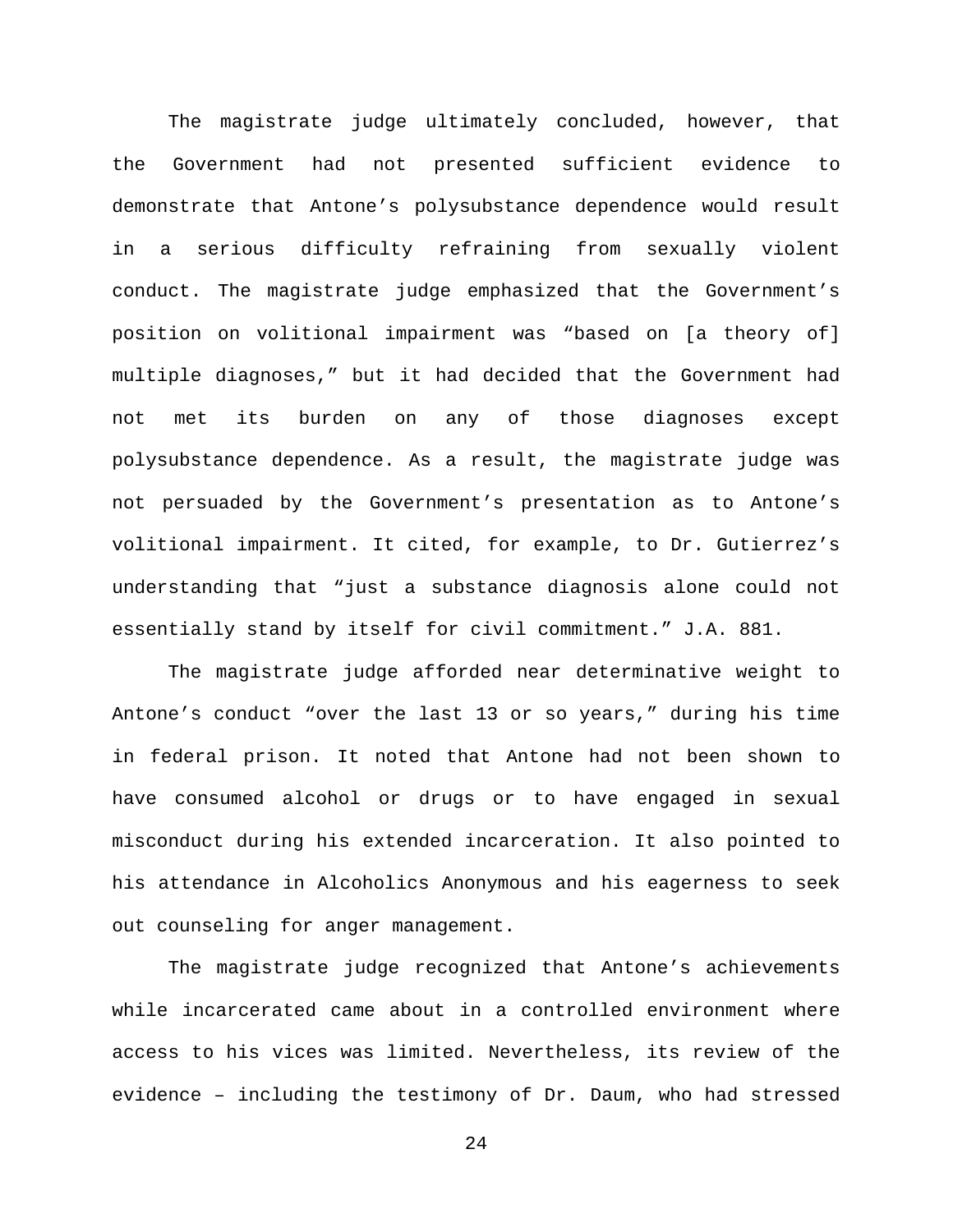the utility of dynamic factors in Antone's case - led it to conclude that over the past thirteen years, Antone "has achieved a level of sexual self-regulation" and "a measure of selfcontrol" that significantly undercut the Government's position that he would have serious difficulty refraining if released. J.A. 882. It observed that certain evidence relied upon by the Government's expert witnesses, such as the nature, pattern, and duration of offense conduct, "is not as reliable an indicator of his behavior if released . . . because of, among other reasons, the extended intervening period in which there was no manifestation of such conduct." J.A. 884-85.

The magistrate judge also considered as "significant[]" the fact that Antone would be subject to "an extended term of supervised release." J.A. 883. It noted that he would spend his first year of supervised release in a halfway house and that throughout his term, he would be subject to supervision and participation in substance abuse and sex offender treatment programs, periodic drug tests, and prohibitions against contact with children.

In light of the "paucity" of evidence that Antone would have serious difficulty refraining from sexually violent conduct if released, the magistrate judge concluded that the Government had failed to meet its burden of establishing, by clear and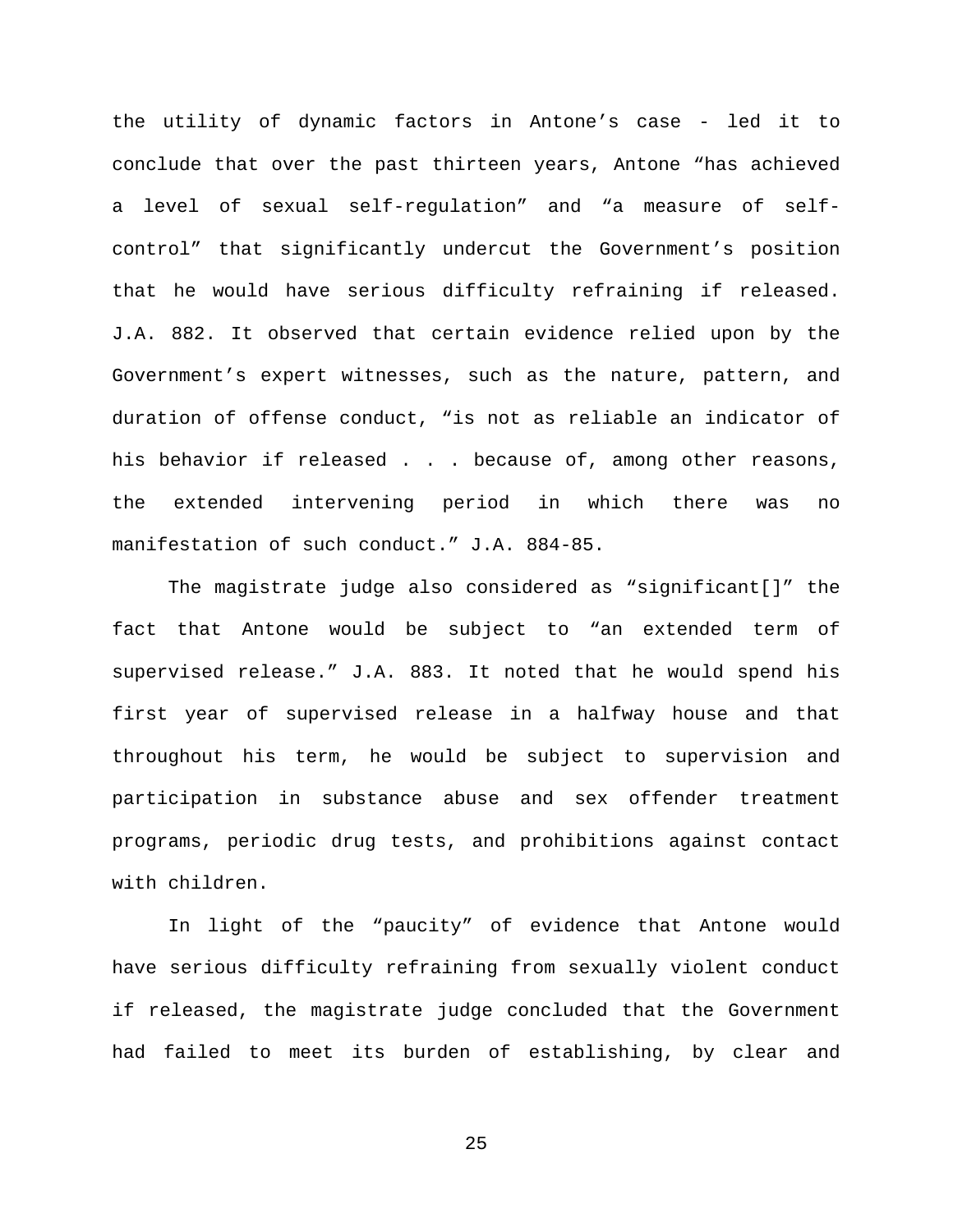convincing evidence, that Antone was a sexually dangerous person under § 4248. J.A. 886.

### E.

On September 24, 2012, the district court issued an order rejecting the magistrate judge's ultimate recommendation and civilly committing Antone. It accepted the M&R's findings of historical fact and witness credibility, and noted that it reviewed de novo those aspects of the M&R that were objected to by the parties.

In applying the three-prong test, the district court first accepted the magistrate judge's conclusion that the Government had established that Antone had engaged in sexually violent conduct. It also agreed with the majority of the magistrate judge's recommendations as to the diagnoses of Antone's mental illnesses. Notably, the district court found that Antone suffered from polysubstance dependence and that he did not suffer from paraphilia NOS, nonconsent. In disagreement with the magistrate judge, however, the district court found sufficient evidence of a diagnosis of antisocial personality disorder and held that these two diagnoses, as manifested in Antone, qualified as serious mental illnesses.

The district court then found that the Government had satisfied the volitional impairment requirement of § 4248. In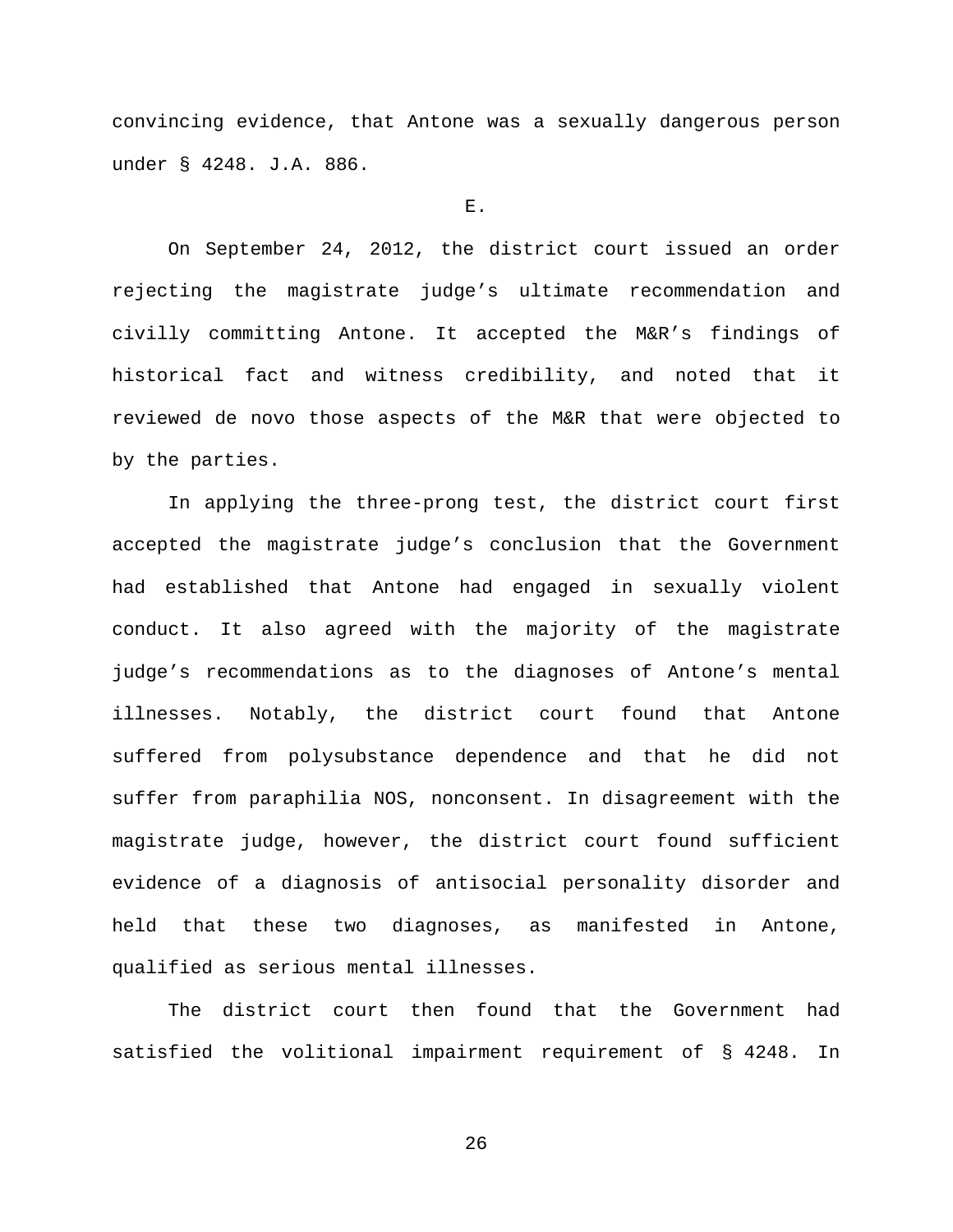doing so, its primary focus appeared to be Antone's admitted alcoholism. It stated:

Respondent admits that he is and will always be an alcoholic. To his credit, respondent has participated in substance abuse treatment and evidently has refrained from<br>using alcohol and drugs while incarcerated. . . . using alcohol and drugs while incarcerated. . . . [However,] the risk that respondent will relapse into abusing alcohol and other substances would be much higher in the community.

J.A. 1115-16. It continued, "[t]he court is convinced that if respondent uses alcohol he will have serious difficulty stopping himself from sexually attacking persons he finds desirable, despite their nonconsent." J.A. 1116.

The district court looked to the combination of Antone's substance dependence and APD diagnoses to predict that his past history of sexual attacks would continue once released. "This volitional impairment has resulted in a consistent pattern of numerous violent sexual attacks in the past, and the court finds that the impairment will persist if respondent is released." Id. The court also relied on Dr. Phenix's testimony that her conclusion on the volitional impairment prong would not change without the paraphilia NOS, nonconsent diagnosis.

Finally, the court expressed concern that it would not be able to require Antone to undergo sex offender treatment. All parties – including Dr. Daum as well as Antone himself – agreed that Antone would benefit from sex offender treatment. According to the district court, however, under a recent Ninth Circuit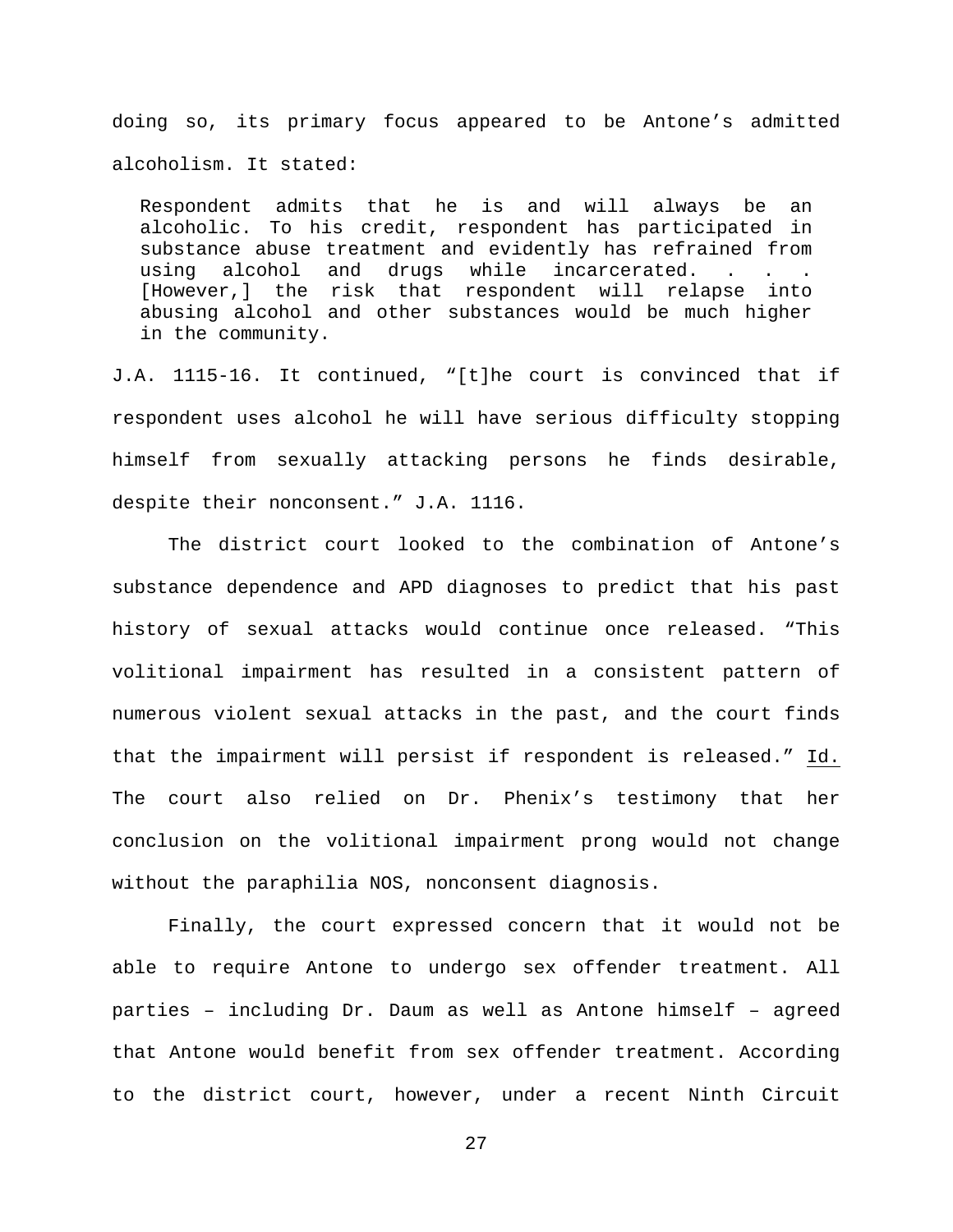case, United States v. Turner, a § 4248 detainee's term of supervised release is not tolled while he remains in custody awaiting a commitment hearing. 689 F.3d 1117, 1121 (9th Cir. 2012). Assuming Antone's period of supervised release actually had begun when he was due to be released from the Bureau of Prisons, supervision would have ended on February 27, 2012, but he was still civilly committed at that point. The district court thus predicted that without a tolling mechanism, Antone would not be subject to any term of supervised release under Ninth Circuit law. It also rejected as "irrelevant" the testimony of the probation officer from Arizona based on similar reasoning.

Accordingly, the district court rejected the magistrate judge's ultimate recommendation, instead finding that the Government had established that Antone was a sexually dangerous person within the meaning of 18 U.S.C.  $\S$  4247(a)(5) and (6).

### F.

Because Antone has not disputed the first and second elements of the Government's § 4248 certification, the sole issue on appeal is whether the district court erred in finding that he will have serious difficulty refraining from sexually violent conduct if released. We hold that it did.

Under the clear error standard, we may not reverse the district court's holding even if we are "convinced that had we been sitting as the trier of fact, we would have weighed the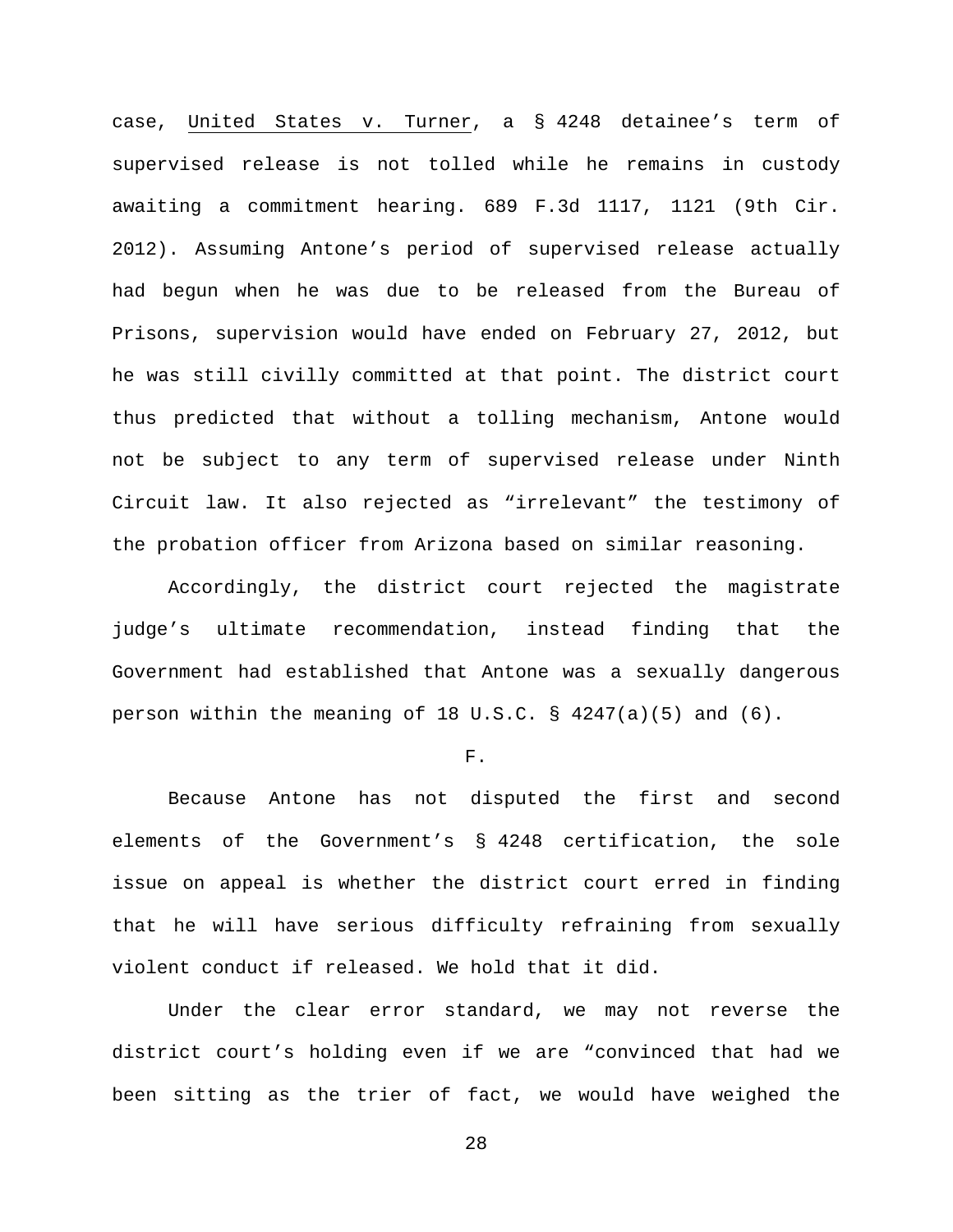evidence differently." Springer, 715 F.3d at 545 (internal citations omitted). Yet "while clear-error review is deferential, it is not toothless." Wooden, 693 F.3d at 451 (internal citations omitted). A reversal is warranted, for example, if the district court failed to "properly tak[e] into account substantial evidence to the contrary" or its "factual findings are against the clear weight of the evidence considered as a whole." Id. at 462. We may then reverse if, upon reviewing the district court's ultimate mixed findings, we are "left with the definite and firm conviction that a mistake has been committed." Id. at 451.

That is precisely what is at stake here: our review of the lower court opinion leads us to conclude that the district court's inadequate consideration of certain "substantial evidence" – namely Antone's behavior in the past fourteen years or so – constitutes reversible error. And our subsequent analysis of the evidentiary record leaves us with a definite and firm conviction that Antone's commitment should be reversed.

That Antone has "responded very well" to incarceration is not in dispute. J.A. 333. Antone has not tested positive for any substances while in prison, and he testified that he has been sober during his extended incarceration. Antone's conduct as it relates to sexual deviance is equally commendable. Not only has he not engaged in any actual sexual misconduct or hostility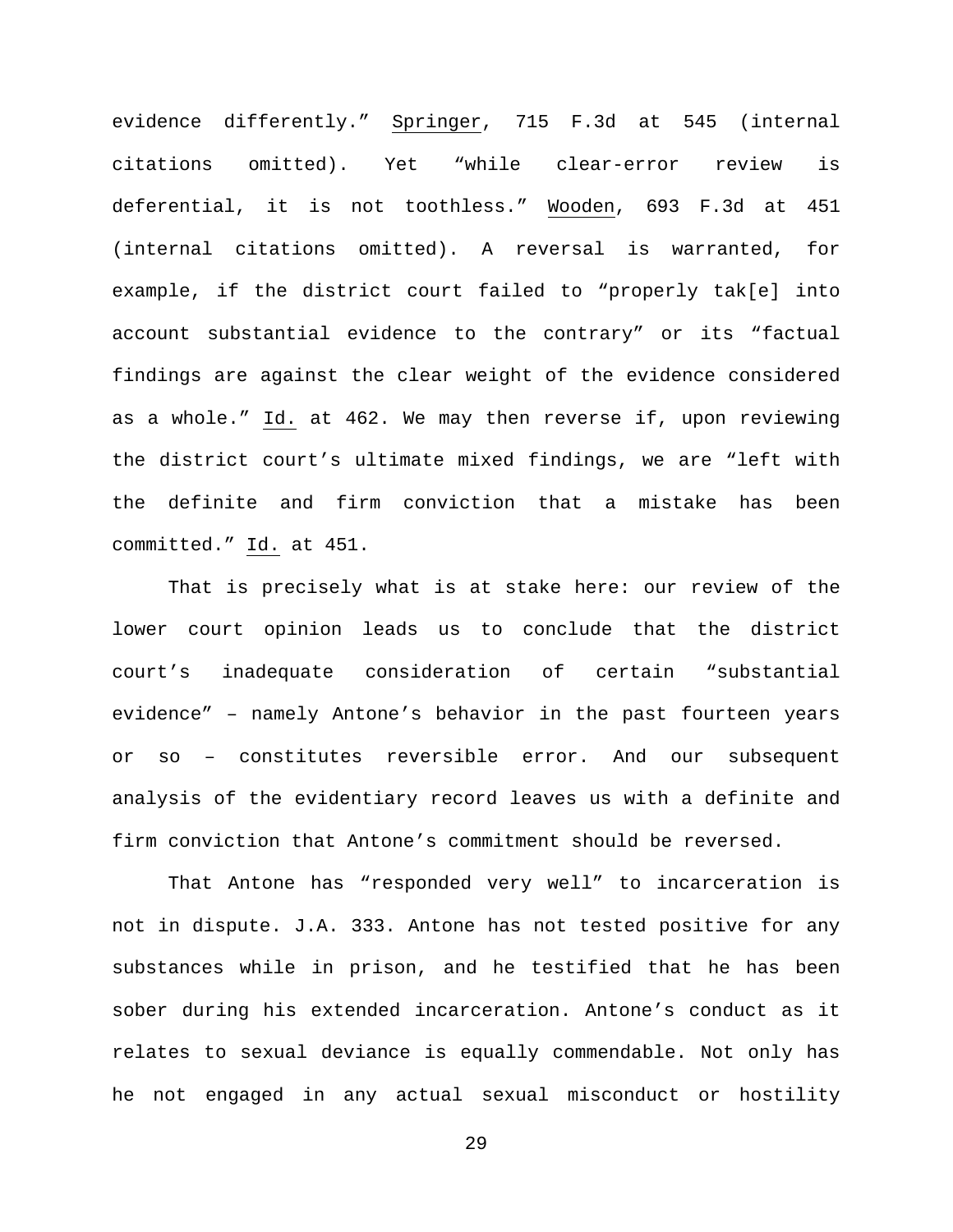toward women, but, just as importantly, his record is devoid of any indication that he has even desired to manifest such misconduct.

Instead, Antone has presented significant testimony to the contrary. Two employees from the correctional facility testified on Antone's behalf, and the magistrate judge found credible their assurances that their interactions with Antone have been consistently positive and that he has demonstrated selfawareness and control on a regular basis. He has for the most part avoided conflicts with superiors or fellow inmates. Antone has completed his GED, as well as other professional programs, and he readily seeks out the prison's mental health resources. He has expressed remorse for his past acts.

Yet the district court's discussion of Antone's behavior while incarcerated is negligible at best. It failed to discuss the opinions of Gallop or Taylor, the only witnesses who have had consistent contact with Antone since his incarceration. It considered the testimony of Antone only to the extent that he admitted that he will always be an alcoholic.<sup>[10](#page-29-0)</sup> And it failed to

<span id="page-29-0"></span> $10$  To the contrary, we note that Antone's admission that he will always struggle with alcohol is a crucial and necessary step in his path toward recovery from substance abuse. <u>See</u> The<br>Twelve Steps of Alcoholics Anonymous, available at Twelve Steps of Alcoholics Anonymous, available at http://www.aa.org/en\_pdfs/smf-121\_en.pdf (stating that the first step in addressing addiction is accepting that a problem exists) (last visited January 31, 2014).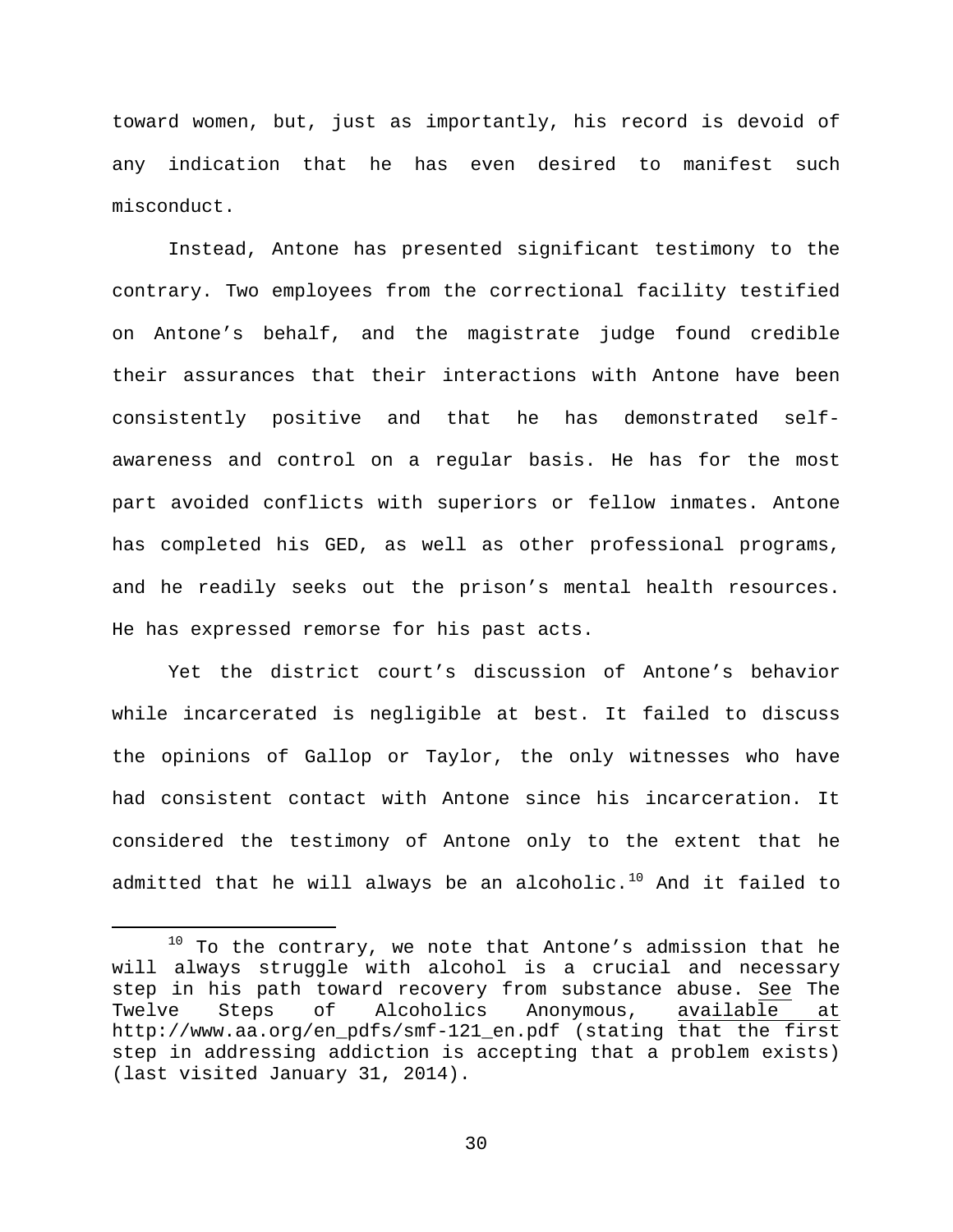mention the nearly ten-year period in which Antone has had zero disciplinary infractions and the nearly fifteen-year period in which Antone has had no sex-related incidents.

In fact, in the "serious difficulty" section of its opinion, the district court's analysis of Antone's conduct while incarcerated is limited to a single sentence acknowledging his "evident[]" abstinence from alcohol.<sup>[11](#page-30-0)</sup> Relying again on Antone's past history of "numerous violent sexual attacks," it concluded that his volitional impairment would persist if released.

Since upholding the constitutionality of the Walsh Act in 2010, we have disposed of more than a handful of § 4248 appeals involving the volitional impairment prong, but none of them involved a respondent who had demonstrated such positive behavior during the extended period of his incarceration. In each of those cases, the district court referred to some negative aspect of the respondent's recent (that is, during-

J.A. 1115 (emphasis added).

<span id="page-30-0"></span> $11$  That portion of the district court opinion reads, in total,

Respondent admits that he is and always will be an alcoholic. To his credit, respondent has participated in substance abuse treatment and evidently has refrained from using alcohol and drugs while incarcerated. Although alcohol and drugs are certainly present where respondent is housed, they are contraband, and their availability is considerably limited compared to the access respondent would have to such substances if he were to be released.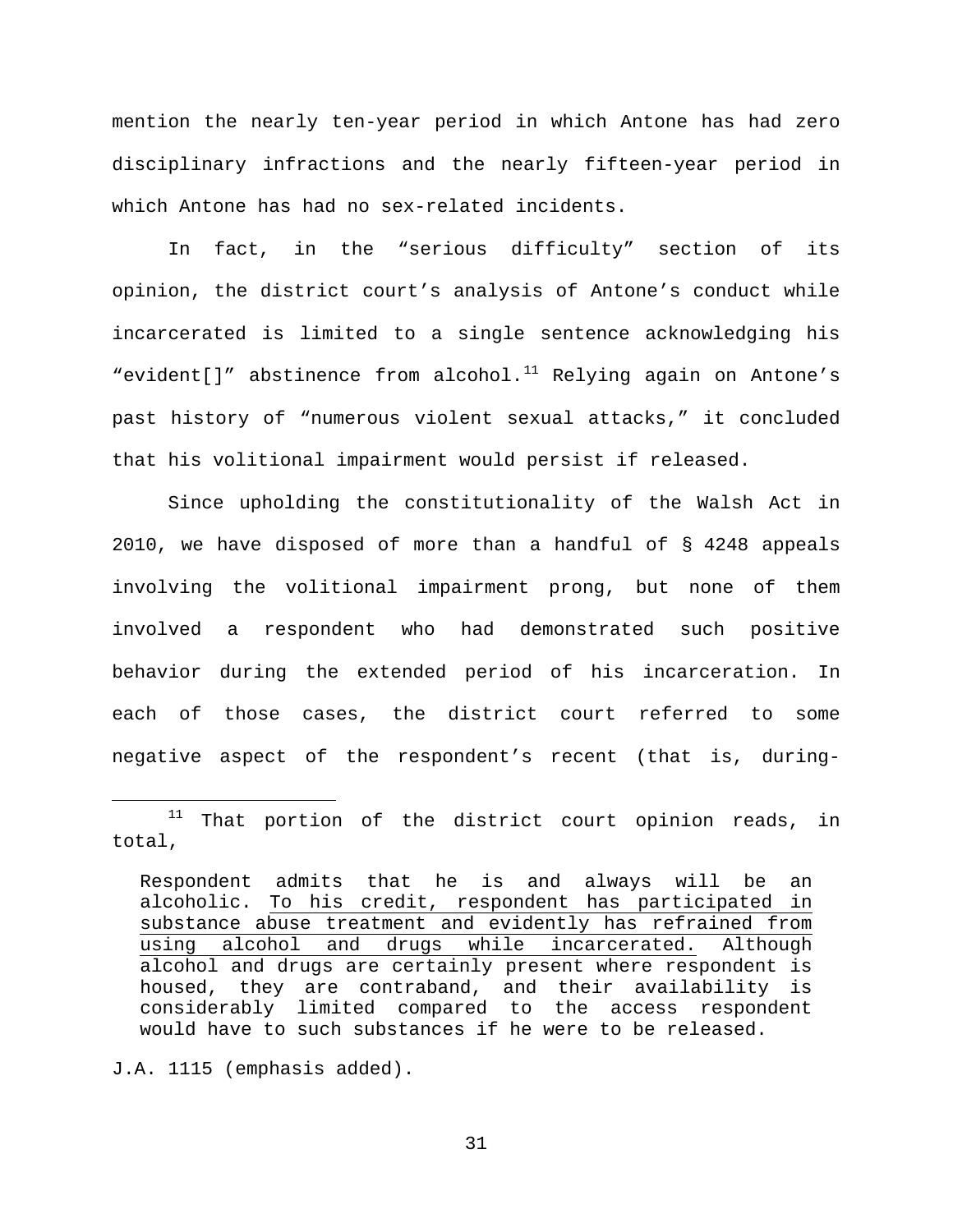incarceration or post-release) behavior. In United States v. Bolander, 722 F.3d 199, 204 (4th Cir. 2013), for example, we affirmed the commitment of a respondent who stole pornographic materials from the treatment lab while incarcerated and collected child pornography while on supervised release. Likewise, in United States v. Wooden, 693 F.3d at 445, the respondent had written a letter to one of his previous victims, and we concluded that he had serious volitional impairment issues. See also United States v. Heyer, --- F.3d at ---, 2014 WL 185584, at \*2-3, 9 (noting respondent's admission of "ongoing sexual interest in children," including showing child pornography to a teenage boy while on probation).

Even those cases in which the respondent was ultimately found not to qualify for commitment nevertheless involved some evidence of negative behavior during incarceration. In United States v. Hall, 664 F.3d at 464, the district court considered the respondent's ongoing interest in collecting pictures and drawings of children and adolescents while in custody and his report that he often masturbated to memories of his child victims, but it ultimately concluded that due to his abstention from hands-on offenses during his twenty-eight months of release, he was not sexually dangerous under § 4248; we affirmed the judgment. See also United States v. Francis, 686 F.3d 265, 271 (4th Cir. 2012) (considering respondent's perceived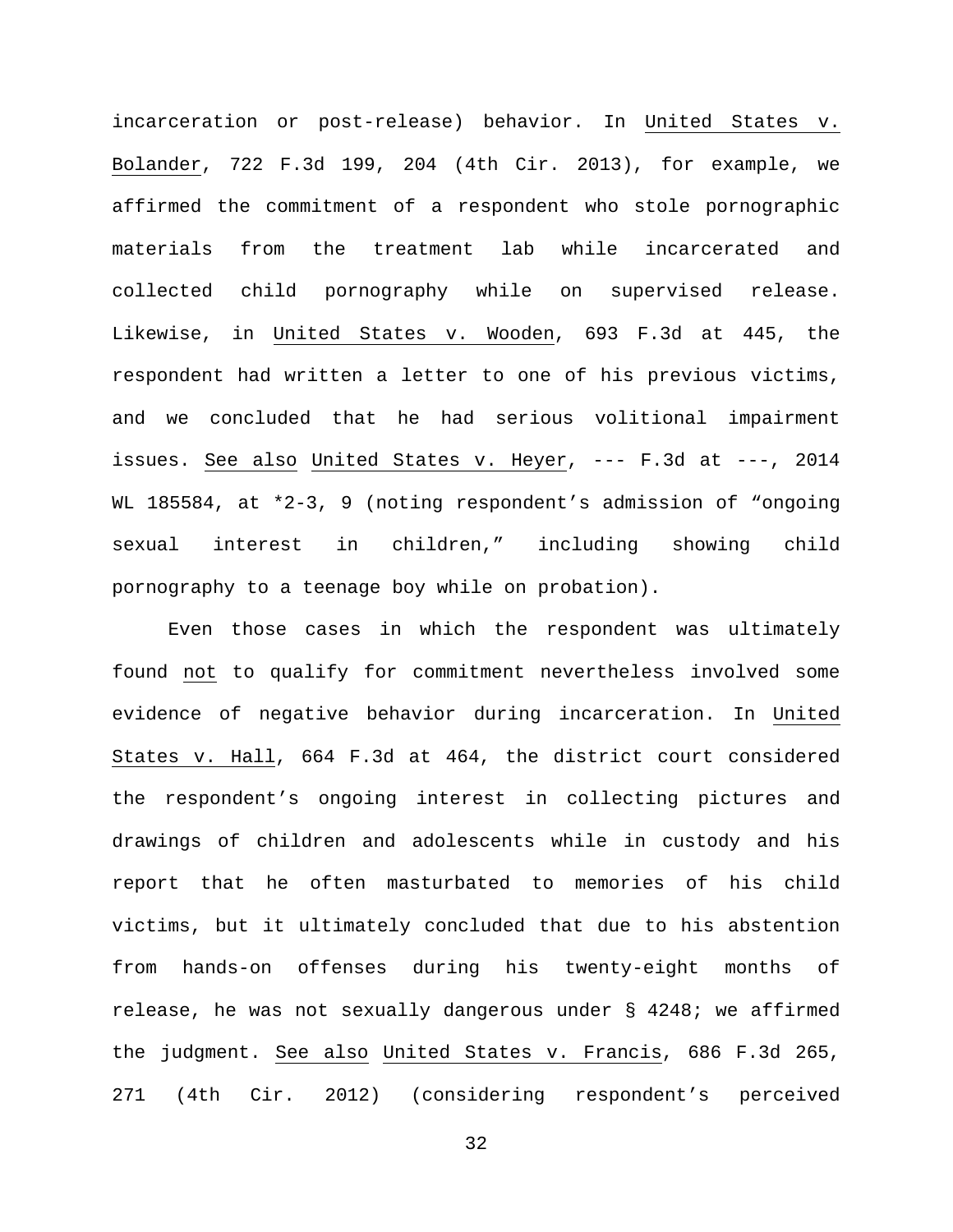hostility toward women and his noncompliance with supervised release, but affirming denial of government's commitment petition).

Here, Antone's behavior during the past fourteen years – indeed, during a period of time that spans the majority of his adult life – reveals no acts that conceivably come close to the sort of malfeasance present in our aforementioned precedent.<sup>[12](#page-32-0)</sup> On these facts, there is not much more that he could have done to demonstrate that he is in control of his volitional faculties and that such control is likely to persist after his release. The district court should have been aware of the uniqueness of Antone's factual record. As such, it was imperative for the

<span id="page-32-0"></span> $12$  The district court made reference to the fact that Antone had not attended sex offender treatment. Antone had, however, repeatedly sought this treatment at the beginning of his incarceration to no avail. It is true that he was eventually offered sex offender treatment sometime in September 2008, but this choice was effectively no choice at all. At that point, the Government was proceeding with its efforts to civilly commit Antone, and any treatment received would be at the cost of providing the Government with additional fodder to use against him in those proceedings.

The district court also noted that Antone's institutional conduct "has not been without incident." J.A. 1114. It cited to his two sanctions for fighting, both of which occurred before 2004, and the presence of "inappropriate materials" in his cell. We reject the notion that the prison's confiscation of the magazine Maxim can rise to the level of malfeasance discussed above.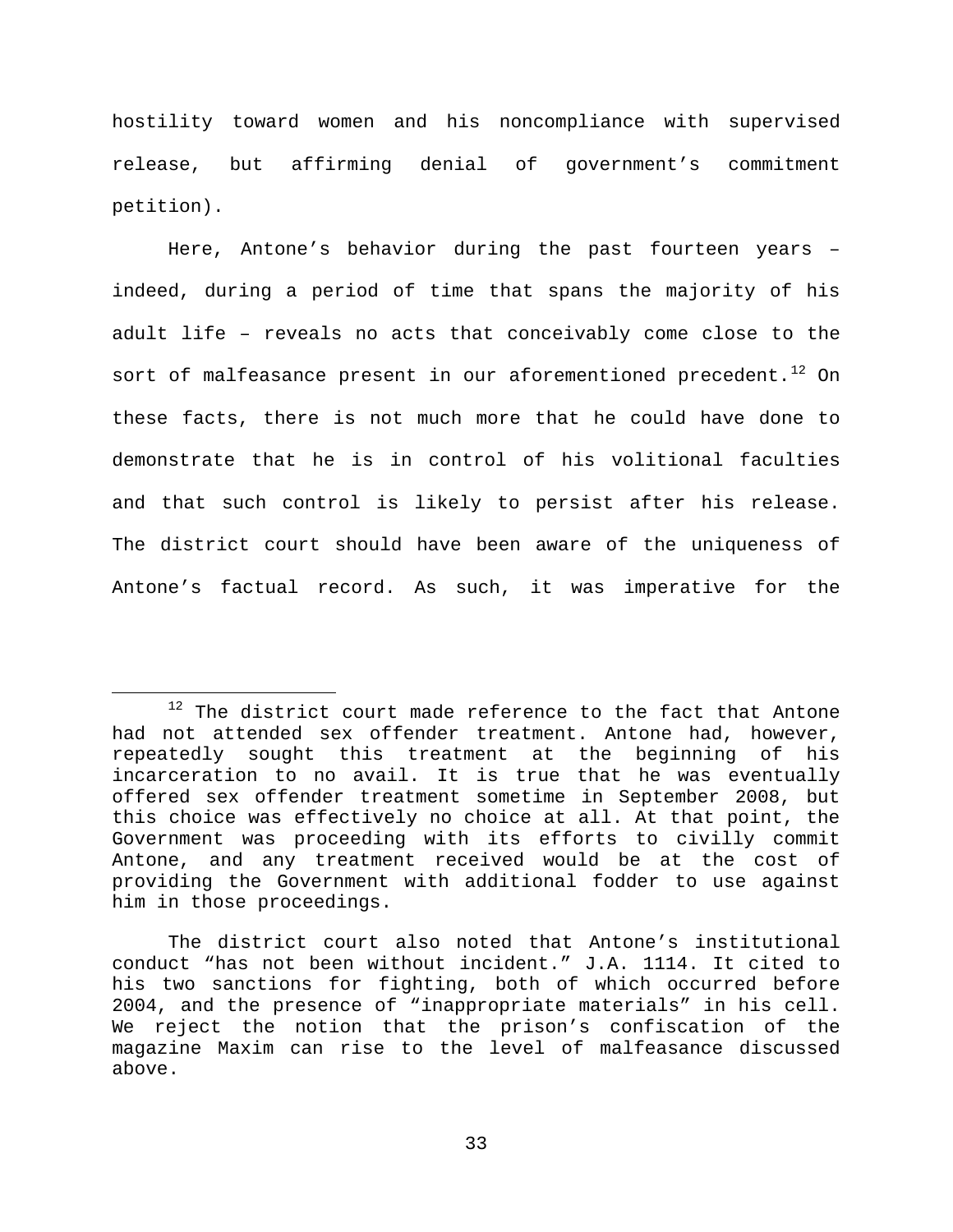court to comprehensively address why it believed Antone's recent behavior was overshadowed by his past acts. It failed to do so.

In Wooden, we recently confronted a situation in which we believed that the district court had failed to consider relevant and substantial evidence of a respondent's volitional impairment. 693 F.3d at 458-62. There, the district court had rejected the petition for civil commitment, finding that the Government had failed to demonstrate clear and convincing evidence that the respondent would have serious difficulty refraining from re-offending. Our review of the evidentiary record led us to hold otherwise. Because the district court relied on a flawed expert opinion and ignored or otherwise failed to account for a "substantial body of contradictory evidence," we found reversible error. Id. at 461.

Here, as in Wooden, we have again been "left with the definite and firm conviction that a mistake has been committed." Id. The "core" of Antone's case was his decade-long process of rehabilitation. Antone called three separate witnesses to support his position that, as a result of his efforts to obtain treatment, he had improved his ability to control his impulses. The district court's one-sentence dismissal of Antone's case in chief does not sufficiently address the valid and important evidence contained therein.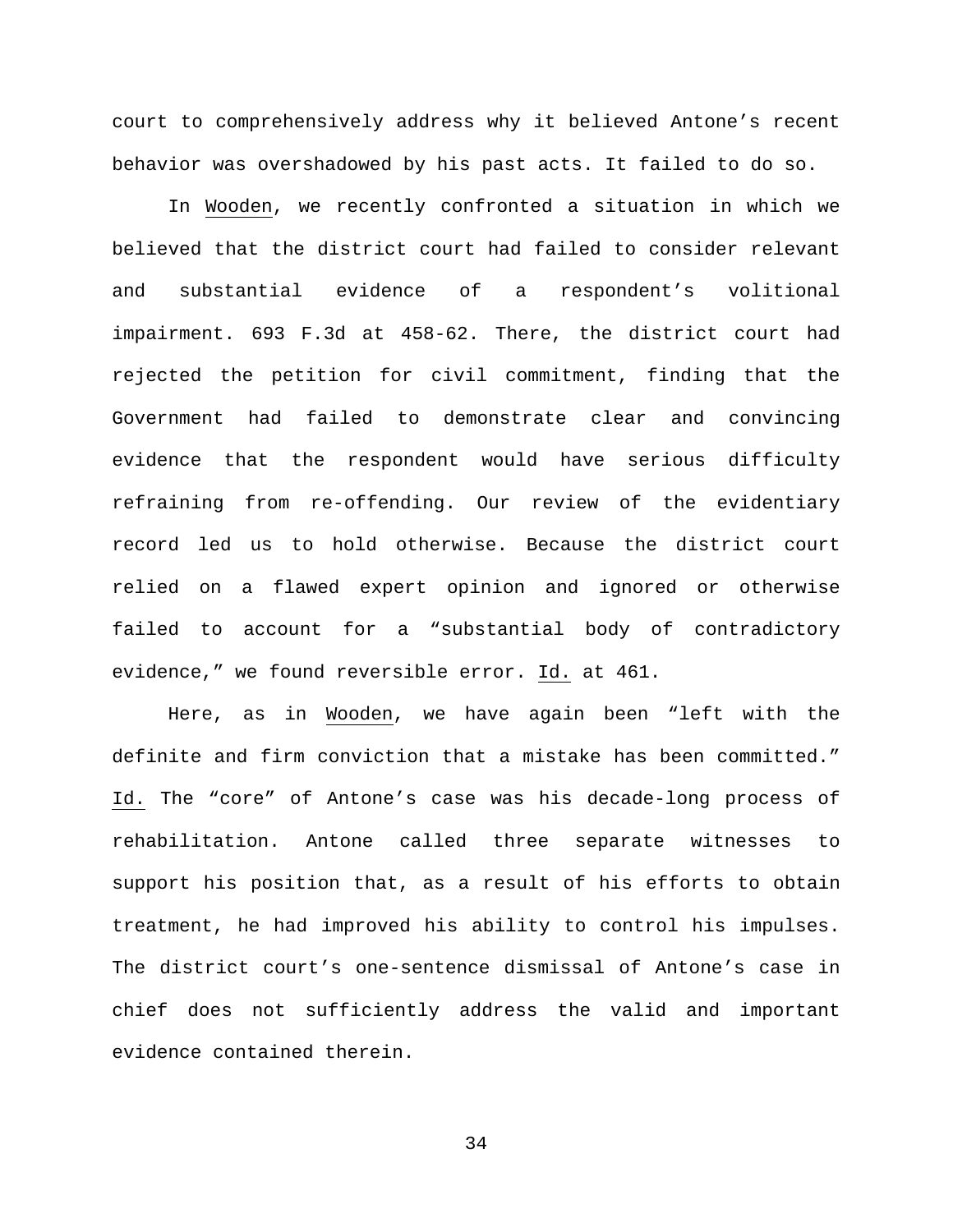We hasten to note that it was not clearly erroneous for the district court to place significant weight on Antone's preincarceration acts and behavior in reaching its predictive finding. A respondent's criminal record "may well be a historical factor, but it is by no means a stale or irrelevant one. When the question is whether an inmate . . . will have serious difficulty refraining from re-offending if released, consideration of the nature of his prior crimes provides a critical part of the answer." Wooden, 693 F.3d at 458. Rather, the deficiency here lies primarily in the Government's failure to muster, and the district court's failure to hold the Government to its obligation to muster, sufficient evidence of an ongoing volitional impairment in this case. The mixed finding that ensues is "against the clear weight of the evidence considered as a whole" and constitutes reversible error.

As both the magistrate judge and Dr. Daum recognized, in analyzing whether a respondent will have serious difficulty refraining from re-offending, one must look to his past and his present condition. Here, Antone has presented significant indicators that he presently "has problems, takes responsibility for them, and seeks help for them," and his pre-incarceration malfeasance cannot be the sole relevant factor of consideration. J.A. 883. We certainly do not fault the Government, as whatever evidence it had, it presented, but that evidence largely (and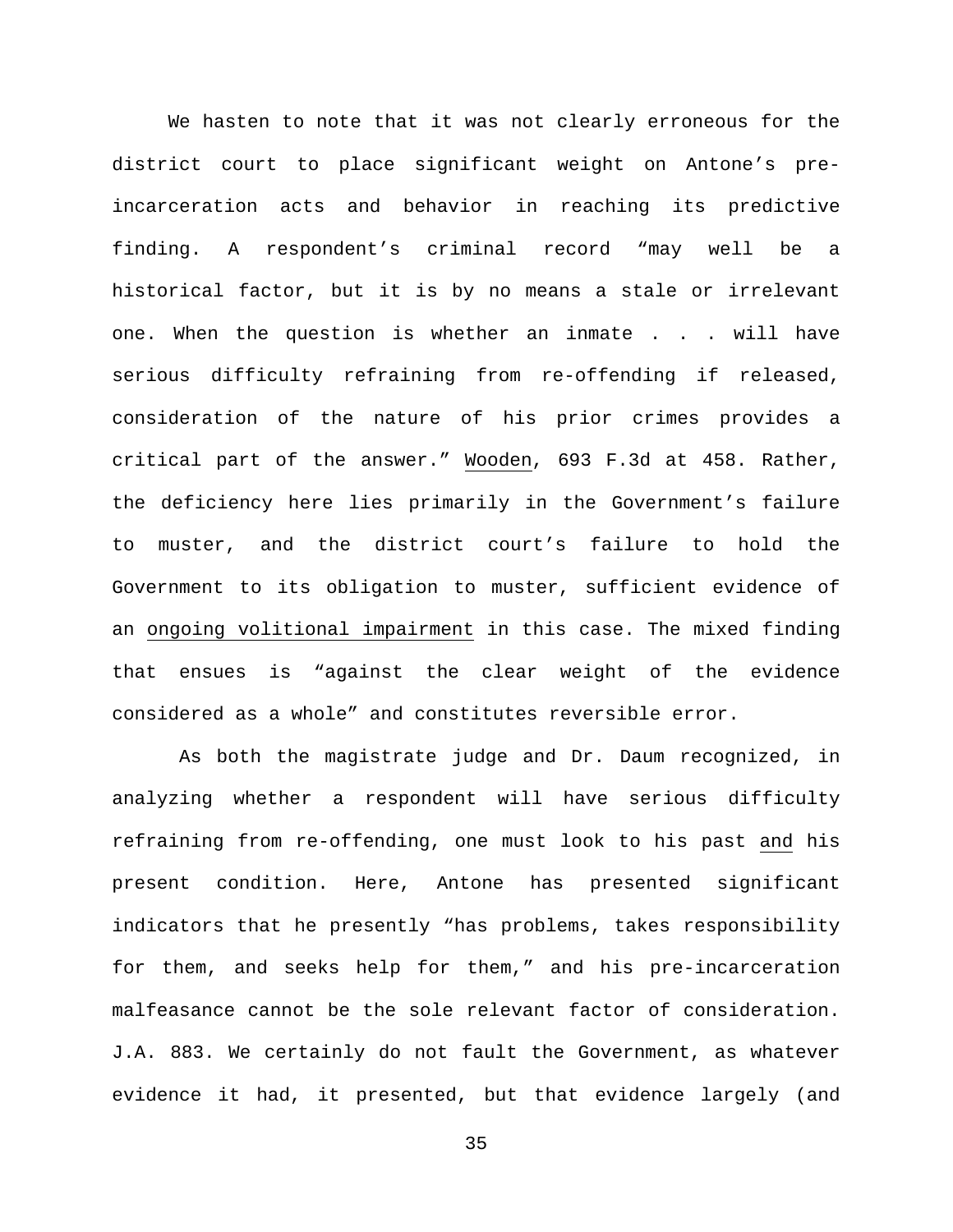certainly equally) serves to bolster Antone's asserted rehabilitation and his subsequent capacity for volitional control.

The Government contends that the district court amply justified its conclusion by relying on the testimony and reports of its expert witness Dr. Phenix.<sup>[13](#page-35-0)</sup> It is true that Dr. Phenix opined that Antone met the volitional impairment prong, and we are "reluctant to set aside a finding based on the trial court's evaluation of conflicting expert testimony." Hendricks v. Cent. Reserve Life Ins. Co., 39 F.3d 507, 513 (4th Cir. 1994). Yet we cannot unreservedly accept the district court's election to give determinative weight to Dr. Phenix's opinions, and for two reasons.

First, Dr. Phenix's conclusion as to whether Antone would have serious difficulty in re-offending was based on multiple diagnoses (including, most importantly, paraphilia NOS, nonconsent) that were subsequently rejected by the magistrate judge and the district court. Indeed, Dr. Phenix testified that Antone's "paraphilic disorder is primarily responsible for so many incidents of nonconsenting sexual activity and child

<span id="page-35-0"></span> $13$  The district court did not state that it relied on Dr. Gutierrez's report or testimony for its conclusion on the third prong, and we agree that Dr. Gutierrez's statements do not give rise to clear and convincing evidence of volitional impairment.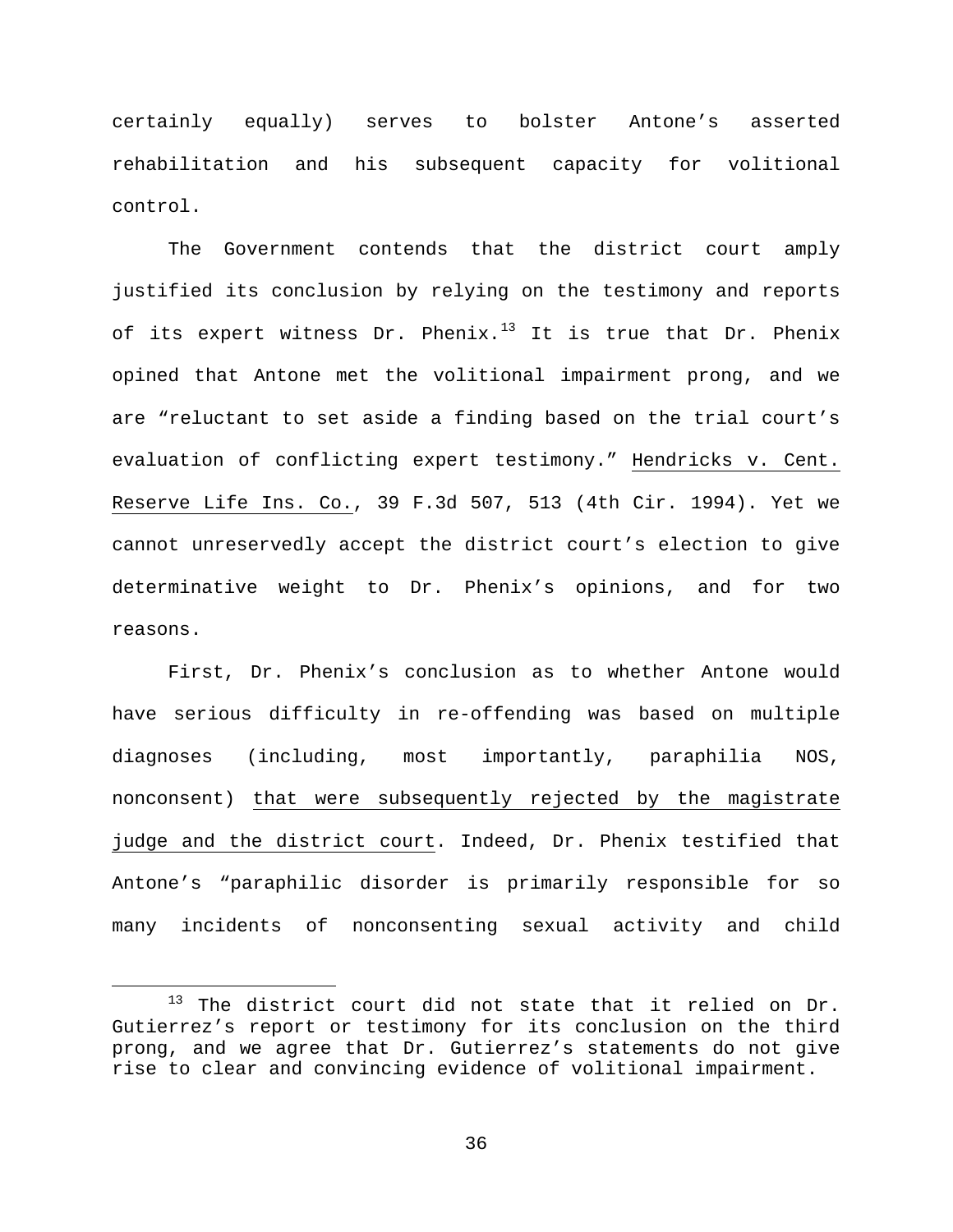molest[ation]," and that her other two diagnoses, substance dependence and antisocial personality disorder, served as a "contributor" or "permission giver." J.A. 318, 325. But the district court concluded that Antone did not suffer from paraphilia, the primary diagnosis supporting Dr. Phenix's conclusions. The fact that the court rejected Dr. Phenix's paraphilia diagnosis significantly minimizes the amount of persuasive force retained by her opinion as to Antone's volitional impairment.<sup>[14](#page-36-0)</sup>

Second, and more fundamentally, Dr. Phenix's evaluation of Antone suffers from the same flaw as the conclusion ultimately put forth by the district court. The expert report submitted by Dr. Phenix focuses almost exclusively on events that occurred prior to 1997; indeed, she admitted as much during her testimony. Dr. Phenix explained that her decision to focus on pre-incarcerative acts stemmed from her belief that actions taken while in the outside world are more accurate predictors of

<span id="page-36-0"></span><sup>&</sup>lt;sup>14</sup> When specifically questioned on her thoughts on commitment without her paraphilia diagnosis, Dr. Phenix did opine that she would still consider Antone to be a sexually dangerous person. She clarified that this was because she "believe[d] that he will go on to commit criminal sexual behavior." J.A. 420. Dr. Phenix's analysis of future criminality is not the legal inquiry at stake in § 4248 commitment, which looks instead to an individual's volitional control. For this reason, this statement is insufficient to meet the Government's heightened burden.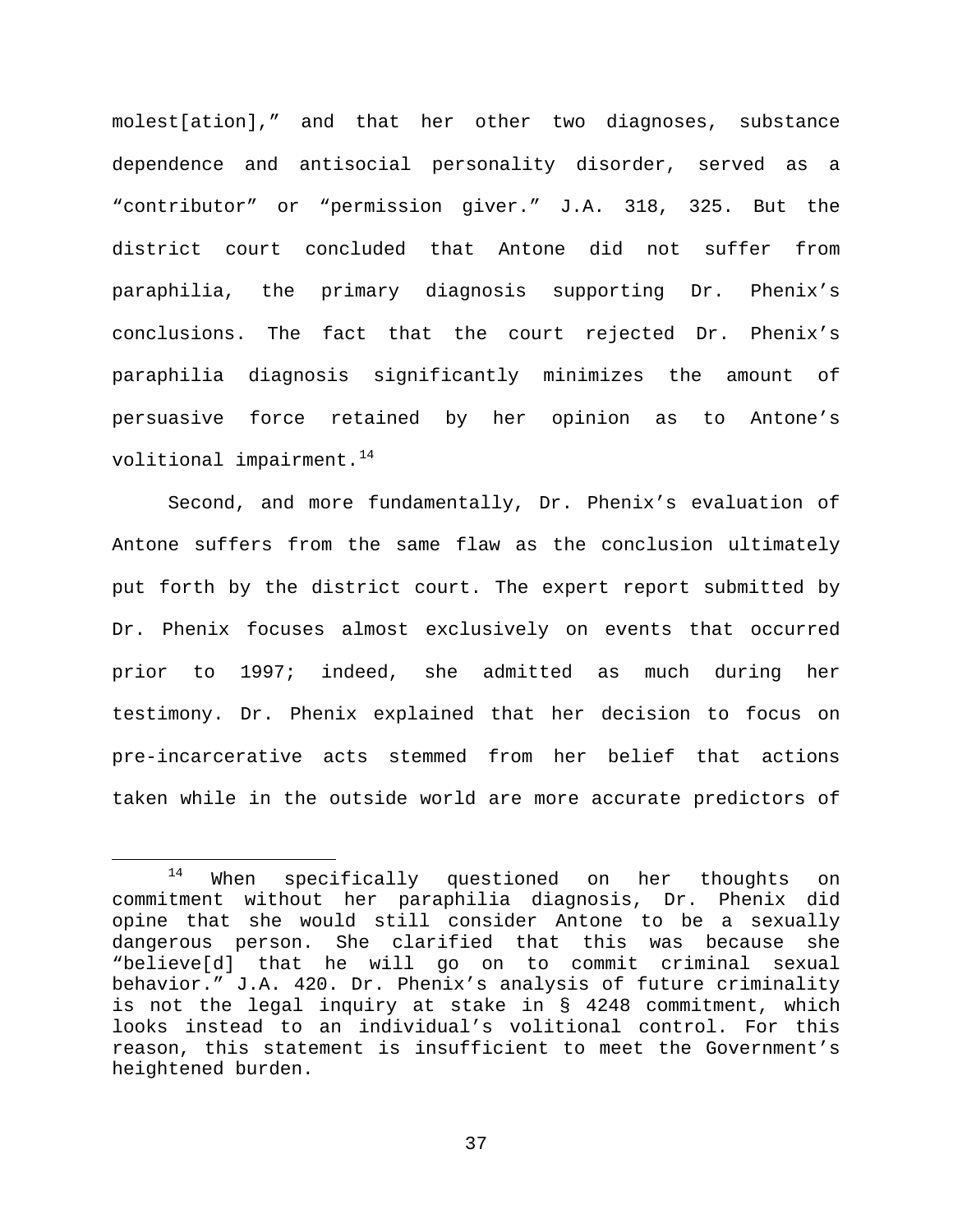future behavior upon release. That is, of course, her choice, but as it relates to our review of the evidentiary record, it will not carry the day. The district court should have at the very least explained why it found Dr. Phenix's unadorned conclusion more persuasive than that of Dr. Daum, who specifically critiqued the former's technique because it did not allow for a respondent's subsequent growth. We find that Dr. Phenix's conclusion on volitional impairment is insufficient to satisfy the Government's heightened clear and convincing evidence burden. Cf. Wooden, 693 F.3d at 457 (finding that the "many deficiencies" in an expert's testimony "leave us firmly and definitely convinced that the district court's factual findings were mistaken.").

The Government next contends that the district court's consideration of Antone's recent behavior was sufficient because it explicitly adopted the magistrate judge's factual findings and credibility determinations related to the lay witness testimony. We reject this argument. Even though the district court acknowledged its awareness of the testimony, that by itself does not indicate to us that it adequately considered its impact. If, after reading the opinion, we cannot understand how the district court came to its conclusions, then we will be unable to perform a cogent analysis on its merits.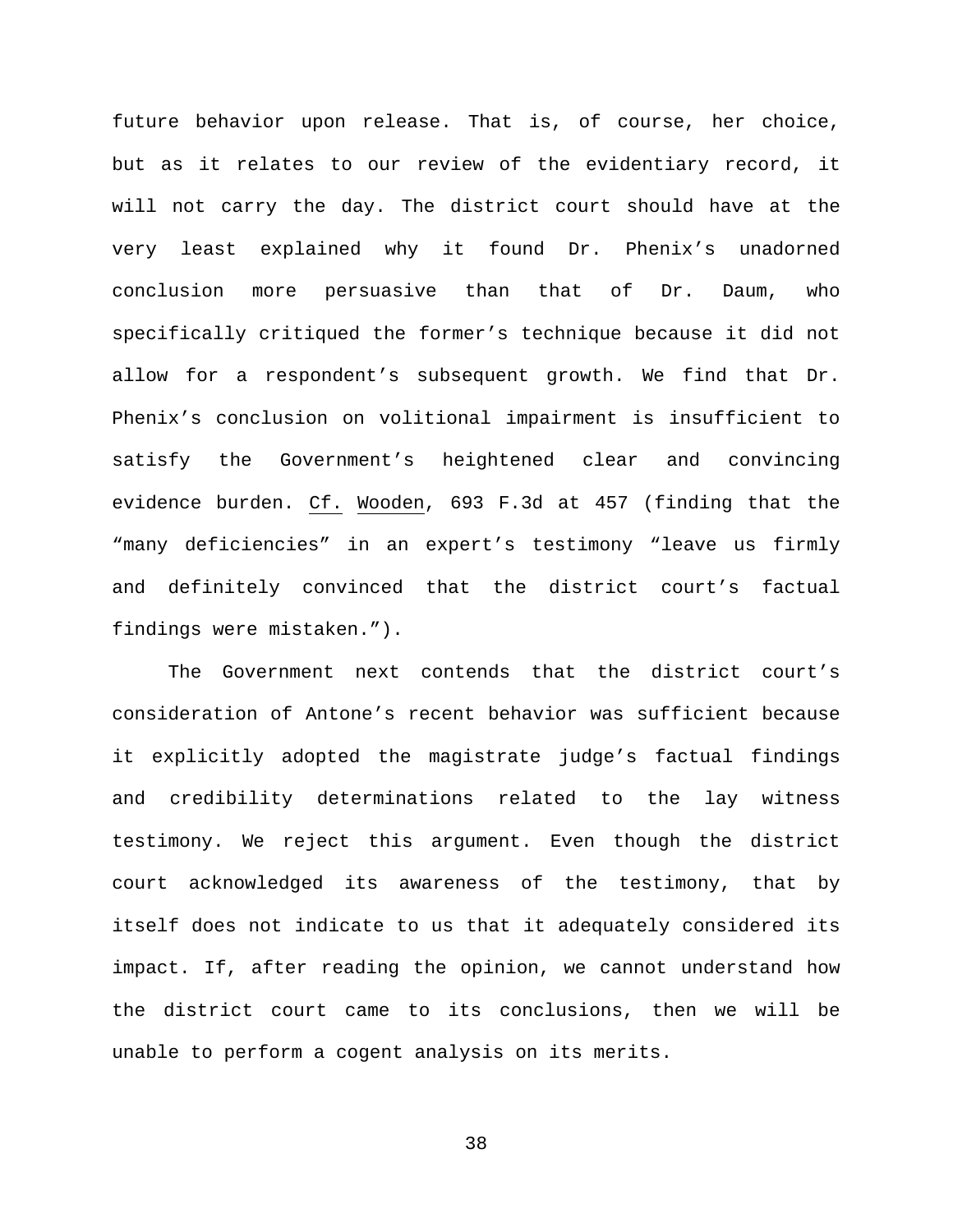Factfinding is "a dynamic, holistic process that presupposes for its legitimacy that the trier of fact will take into account the entire record before it." Taylor v. Maddox, 366 F.3d 992, 1007 (9th Cir. 2004). When "the court's account of the evidence is not plausible in light of the record viewed in its entirety," then it is not entitled to deference upon our review. Wooden, 693 F.3d at 460. Here, the district court disposed of more than a decade of evidentiary data points in a single sentence, and we cannot find that it properly took into account all substantial evidence.

Nor can we, on the merits of the matter, find that the Government presented clear and convincing evidence that Antone will have serious difficulty refraining from re-offending if released. The Supreme Court has stated that the serious difficulty element is intended to distinguish the "dangerous sexual offender" from the "dangerous but typical recidivist convicted in an ordinary criminal case who, having been convicted and punished for one crime, proceeds through his own free choice to commit another." Kansas v. Crane, 534 U.S. at 413. Here, then, the Government must demonstrate that Antone's particular manifestation of his mental illnesses are so severe and controlling as to deprive him of his liberty for an indeterminate future.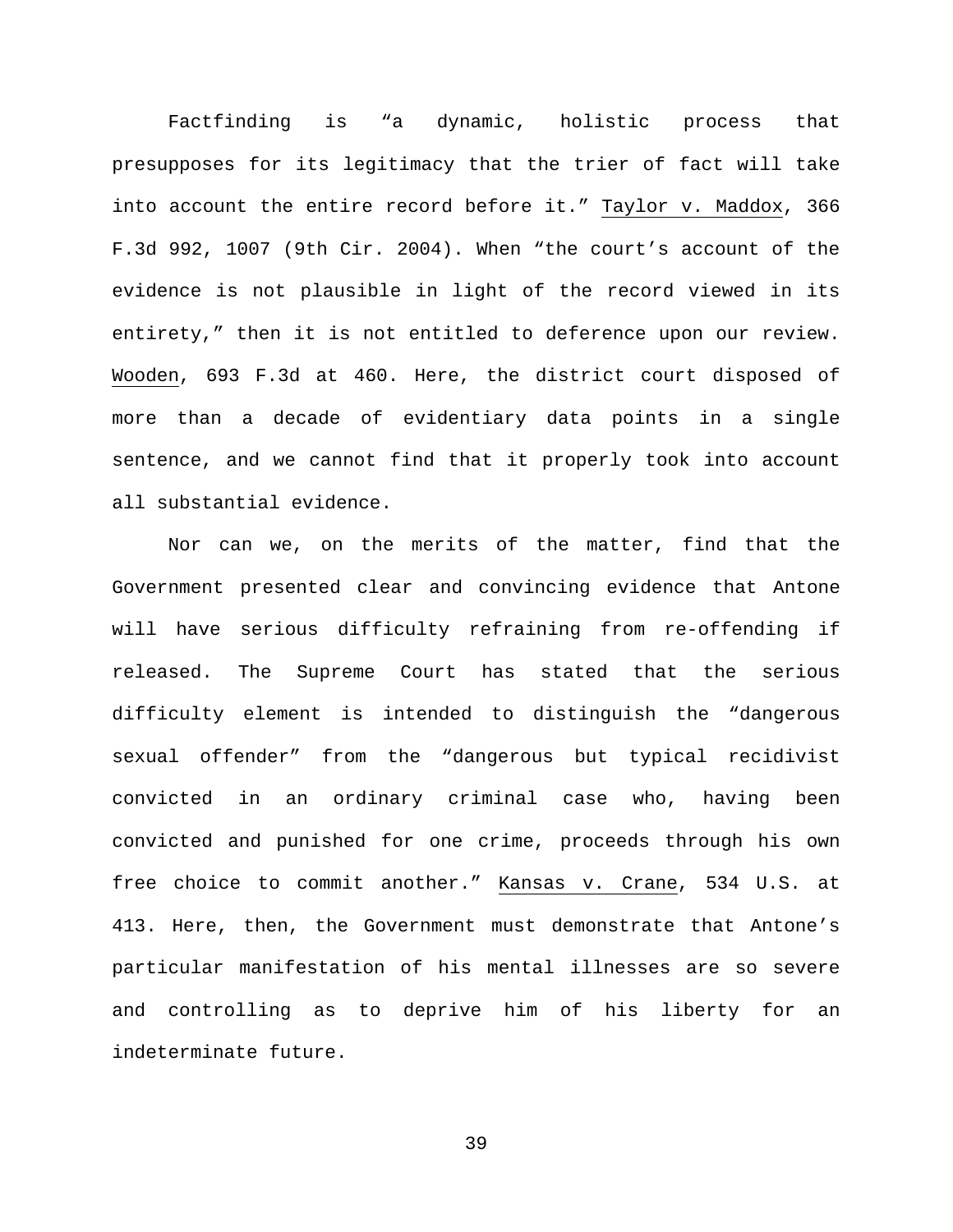That is not the case. Clear and convincing evidence equips a factfinder with "a firm belief or conviction, without hesitancy," of the truth of the matter asserted, and, on the record before us, we possess no such conviction about the grip strength of Antone's mental illness on his behavior. Springer, 715 F.3d at 538. We have already cited the substantial evidence in the record indicating that Antone has developed a level of general and social self-regulation; indeed, on these facts, we are hard-pressed to suggest much else that he could possibly do to undercut the notion that he would have serious difficulty in restraining from re-offending. What's more, Antone's civil commitment is based on two mental disorders that are undisputedly prevalent in the nationwide prison population.<sup>[15](#page-39-0)</sup> See, e.g., Kansas v. Crane, 534 U.S. at 412; see also Jack Vognsen & Amy Phenix, Antisocial Personality Disorder is Not

<span id="page-39-0"></span> $15$  In Kansas v. Crane, the Supreme Court recognized the "constitutional importance of distinguishing a dangerous sexual offender subject to civil commitment from other dangerous persons who are perhaps more properly dealt with exclusively through criminal proceedings." 534 U.S. at 412. In fact, in making this precise point, the Court cited to the wide prevalence of antisocial personality disorder among inmates one of the two mental illnesses at issue in the instant case.

In his brief, Antone has contended that the language in Crane supports his position that it is unconstitutional to commit individuals under § 4248 who do not suffer from a paraphilia. Because we hold that, on the evidentiary record before us, Antone has not been shown to be a sexually dangerous person, we do not reach this question.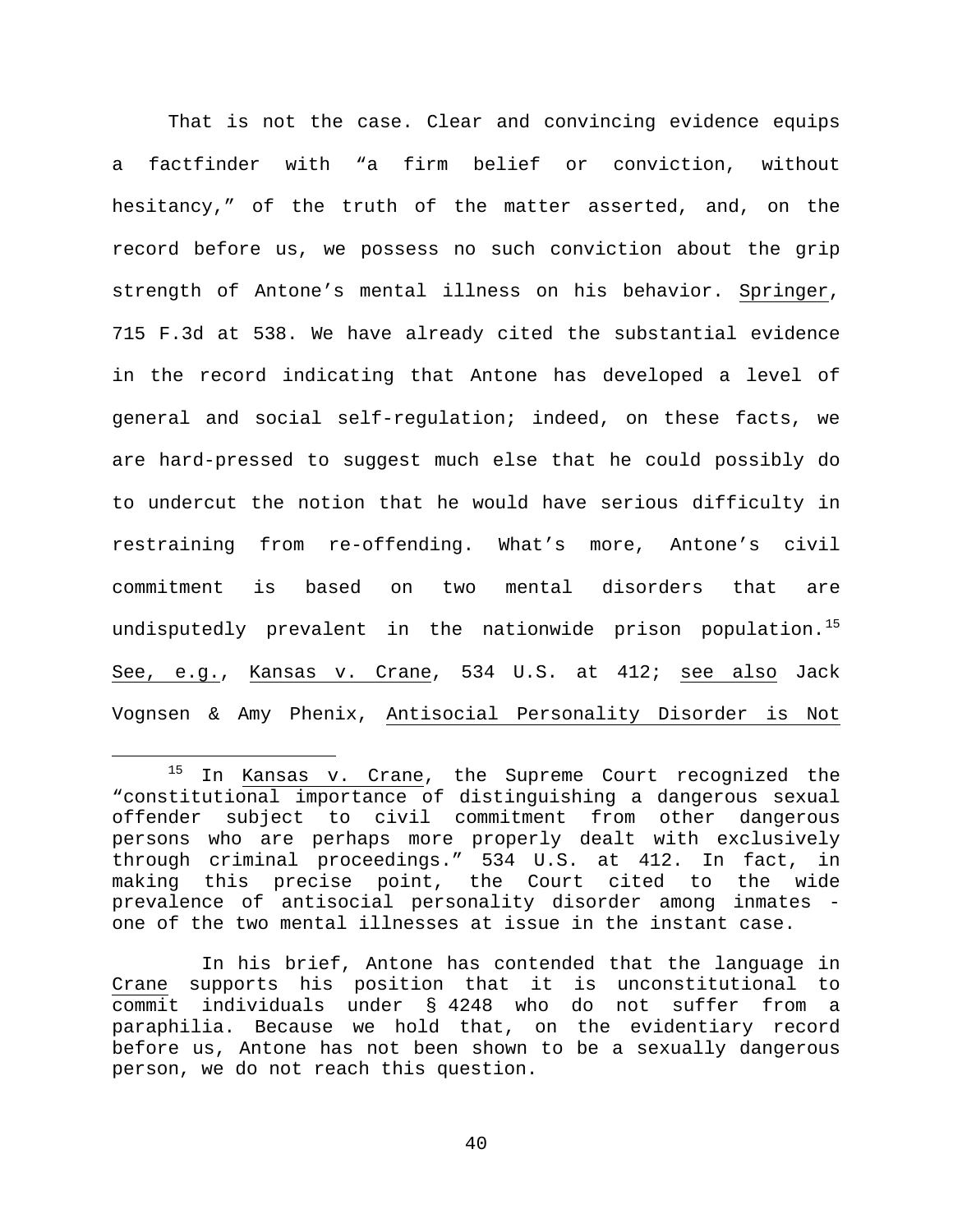Enough: A Reply to Sreeivasan, Weinburger, and Garrick, 32 J. Am. Acad. Psychiatry Law 440, 442 (2004) (J.A. 1035-37) (noting that 50 to 70 percent of the ordinary prison population suffers from antisocial personality disorder); Dept. of Justice, Bureau of Justice Statistics, Christopher J. Mumola & Jennifer C. Karberg, Drug Use and Dependence, State and Federal Prisoners, 2004 1 (2004), available at

http://www.bjs.gov/content/pub/pdf/dudsfp04.pdf (finding that 45 percent of federal prisoners met DSM-IV criteria for drug dependence or abuse) (last visited January 31, 2014). We conclude that, under the clear and convincing evidence standard, the Government has failed to distinguish Antone's alleged volitional impairment from that of a "dangerous but typical recidivist." Kansas v. Crane, 534 U.S. at 413.

 $G<sub>1</sub>$ 

Finally, we turn to the issue of Antone's supervised release. The district court's position seems to be that, if Antone were to contest the terms of his supervised release in front of his sentencing court in Arizona, then the sentencing court would be bound by Ninth Circuit law and hold that his supervised release expired in February 2012. See United v. Turner, 689 F.3d at 1121 (holding that civil detention under the Walsh Act does not toll supervised release). On appeal, Antone contends that the district court erred as a matter of law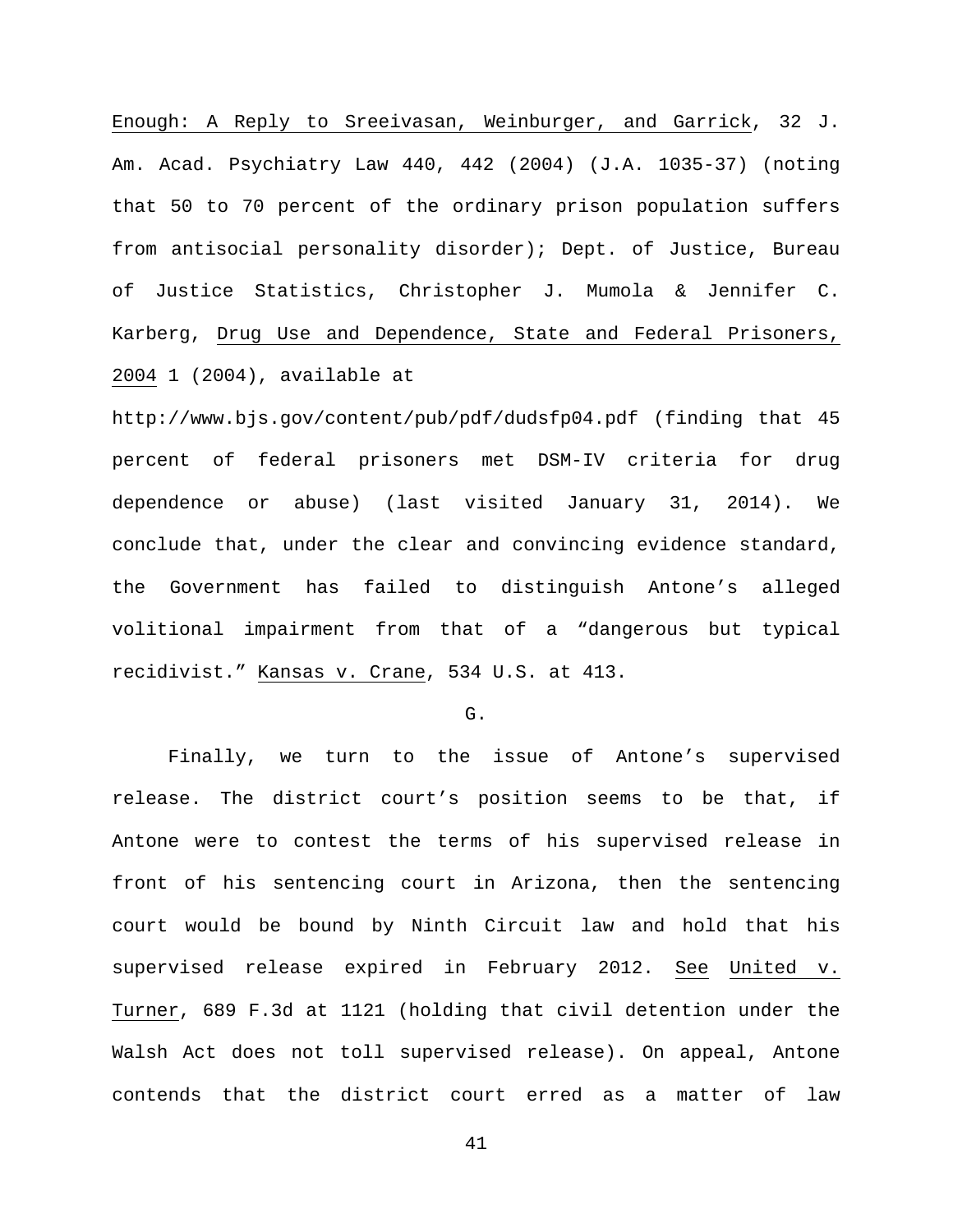because it failed to consider the possibility that he would be judicially estopped from challenging his expressly-agreed-to supervised release in the course of this civil commitment litigation.

As we hold that the evidence in this record is insufficient under the clear and convincing standard to support the district court's predictive judgment of Antone's volitional impairment, we need not wade into this legal issue at this time, nor do we find any reason to do so. Antone has given no indication that he will challenge his status as a supervised releasee under the judgment of the Arizona district court, and it is therefore premature to anticipate that Turner will even be invoked in front of the sentencing judge. Indeed, it is our understanding that the sentencing judge has accepted a recommendation by joint agreement (signed by Antone) that imposes as an additional condition of his supervised release a 365-day term in a halfway house upon his release from federal custody. Whether this modification changes the application of Turner is for the district court in Arizona (or another federal district court should Antone's supervision be transferred) to decide, not this court or the North Carolina district court.<sup>[16](#page-41-0)</sup>

<span id="page-41-0"></span><sup>&</sup>lt;sup>16</sup> As for judicial estoppel, it, too, is prematurely in front of this panel. Antone has not at this point "adopt[ed] a position that is inconsistent with a stance taken in prior (Continued)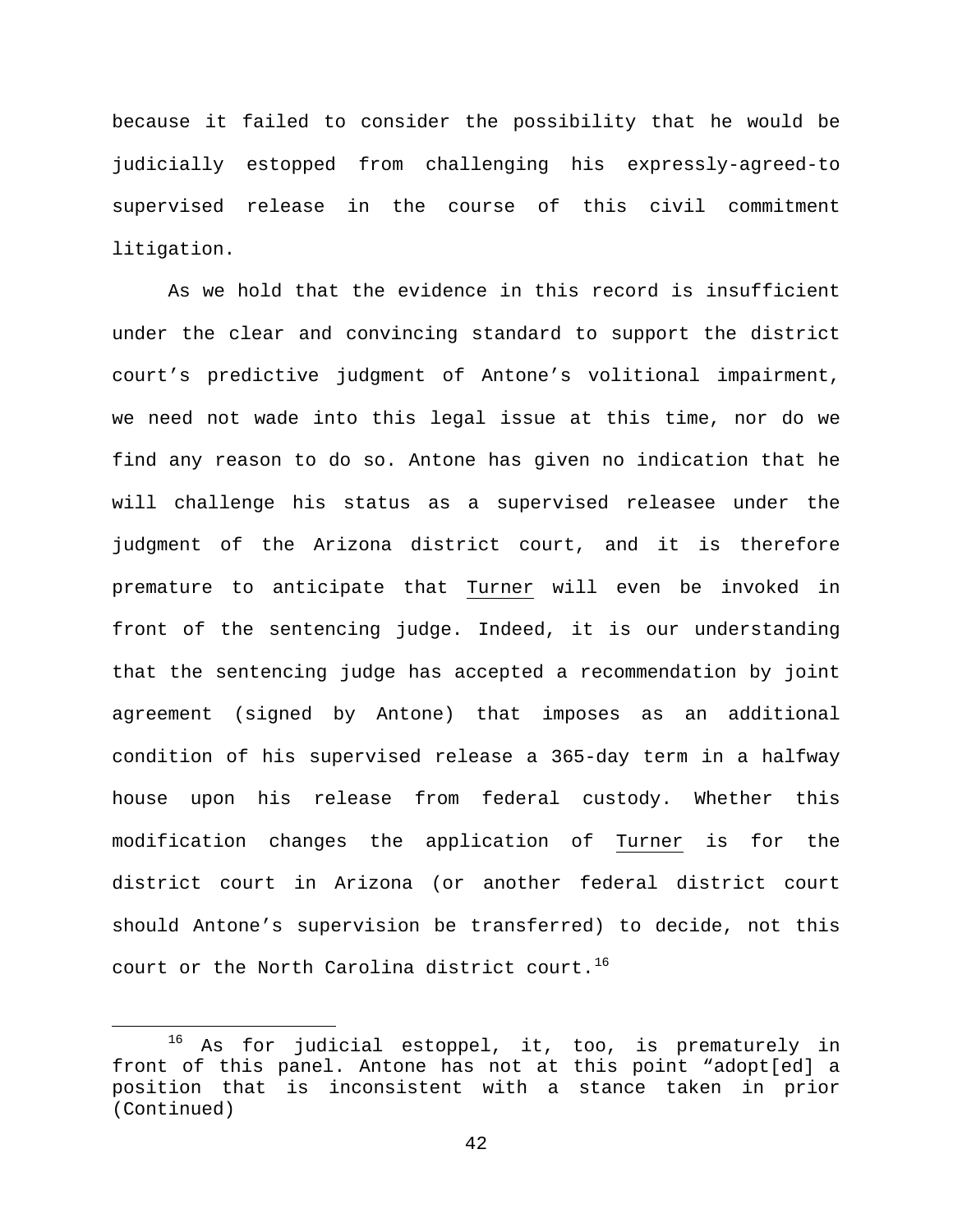At oral argument before us, counsel for Antone reported that Antone is currently attending sex offender therapy.<sup>[17](#page-42-0)</sup> One can only be encouraged by Antone's commitment to selfimprovement, rehabilitation, and recidivism prevention.

# III.

For the reasons set forth, we conclude that the appellate record does not support the district court's determination that Antone would have serious difficulty refraining from sexually violent conduct if released. It may be that we would affirm the judgment were the Government's burden one of a mere preponderance, but it is not and we do not. The Government has not established by clear and convincing evidence that the facts and circumstances of this case establish that Antone is a sexually dangerous individual subject to commitment under

ī

litigation," and the Government has not invoked the defense of judicial estoppel. See generally Zinkand v. Brown, 478 F.3d 634, 638 (4th Cir. 2007). However, if the tolling issue does ultimately come before a federal district court, the court will surely consider the relevance of Antone's consistently expressed intent to complete his term of supervised release upon his release from the Bureau of Prisons.

<span id="page-42-0"></span>We note that Antone has been attending sex offender therapy in spite of its potential impact on future civil commitment hearings. See generally Jeslyn A. Miller, Comment, Sex Offender Civil Commitment: The Treatment Paradox, 98 Cal. L. Rev. 2093, 2115 (2010) (explaining that "[e]verything that an offender confesses during these multiple stages of treatment including sexual fantasies, uncharged offenses, and gruesome details regarding sexual offenses - is discoverable.").